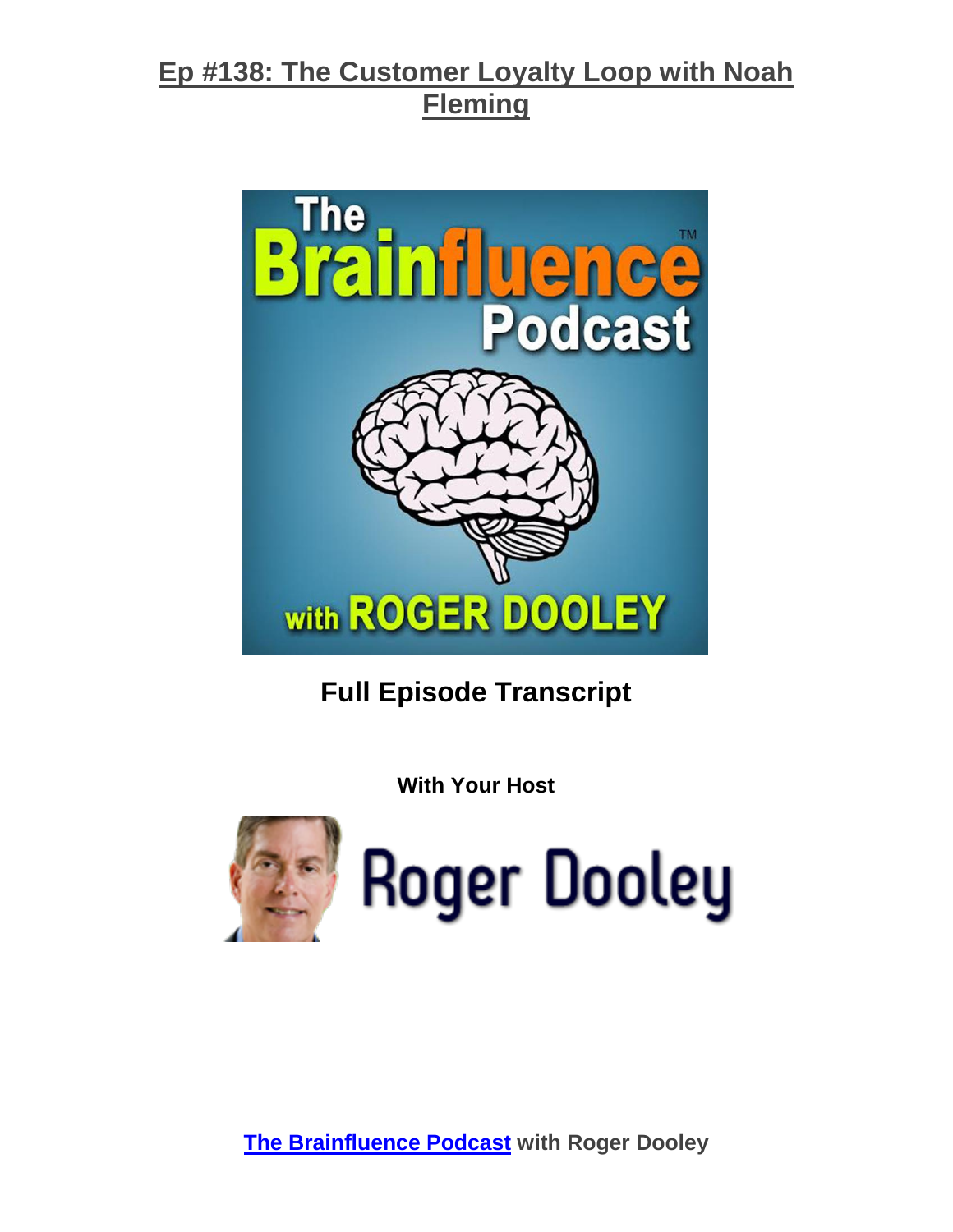Welcome to the Brainfluence Podcast with Roger Dooley, author, speaker and educator on neuromarketing and the psychology of persuasion. Every week, we talk with thought leaders that will help you improve your influence with factual evidence and concrete research. Introducing your host, Roger Dooley.

Roger: Welcome to the Brainfluence Podcast. I'm Roger Dooley. Our guest this week is a return visitor, and he's one that I've had the good fortune to meet in person. Noah Fleming focuses on an important topic both in his work and in his writing. He's the author of Evergreen: Cultivate the Enduring Customer Loyalty That Keeps Your Business Thriving. We talked about that book at Noah's last visit way back in Episode number 43. Noah's new book is The Customer Loyalty Loop: The Science Behind Creating Great Experiences and Lasting Impressions.

Welcome back to the show, Noah.

Noah: Thank you very much. You said that was Episode 43?

Roger: Yeah, you're-

- Noah: What episode are you at now?
- Roger: This, I think, will be 138-ish, so we're-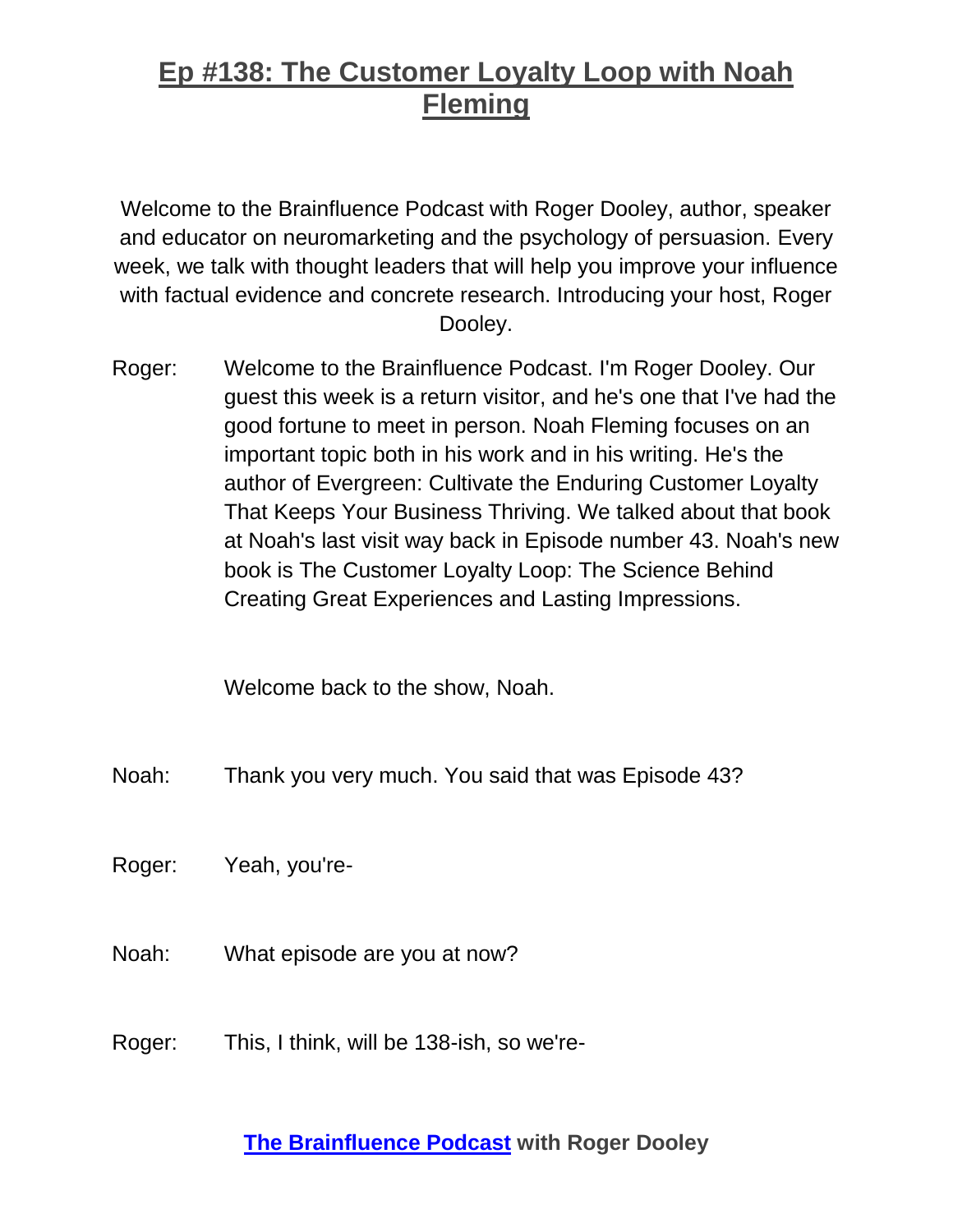Noah: Congratulations. ...

- Roger: Almost 100 episodes ago. I guess time flies when you're having fun.
- Noah: That's amazing. Congratulations for that.
- Roger: It's a matter of just survival or grinding away at it, I think, but persistence sometimes pays off. Sometimes it's just persistence, but it's fun. Really, when I look back at the amazing folks I've been able to talk to, that really makes it interesting and fun and worth the effort.
- Noah: Right.
- Roger: Anyway, Noah, congrats on the new book. So many books about sales and marketing are sort of experience- and opinionbased books, but you incorporate a lot of behavior, science, and psychology research to back up your recommendations. Unlike books from academics, too, that may take that same approach, you include a lot of real-world experience and very sort of actionable tactics. I think that our listeners are really going to find The Customer Loyalty Loop to be in their sweet spot, since most of them enjoy a science-based approach to business that at the same time is really practical, so congrats on that.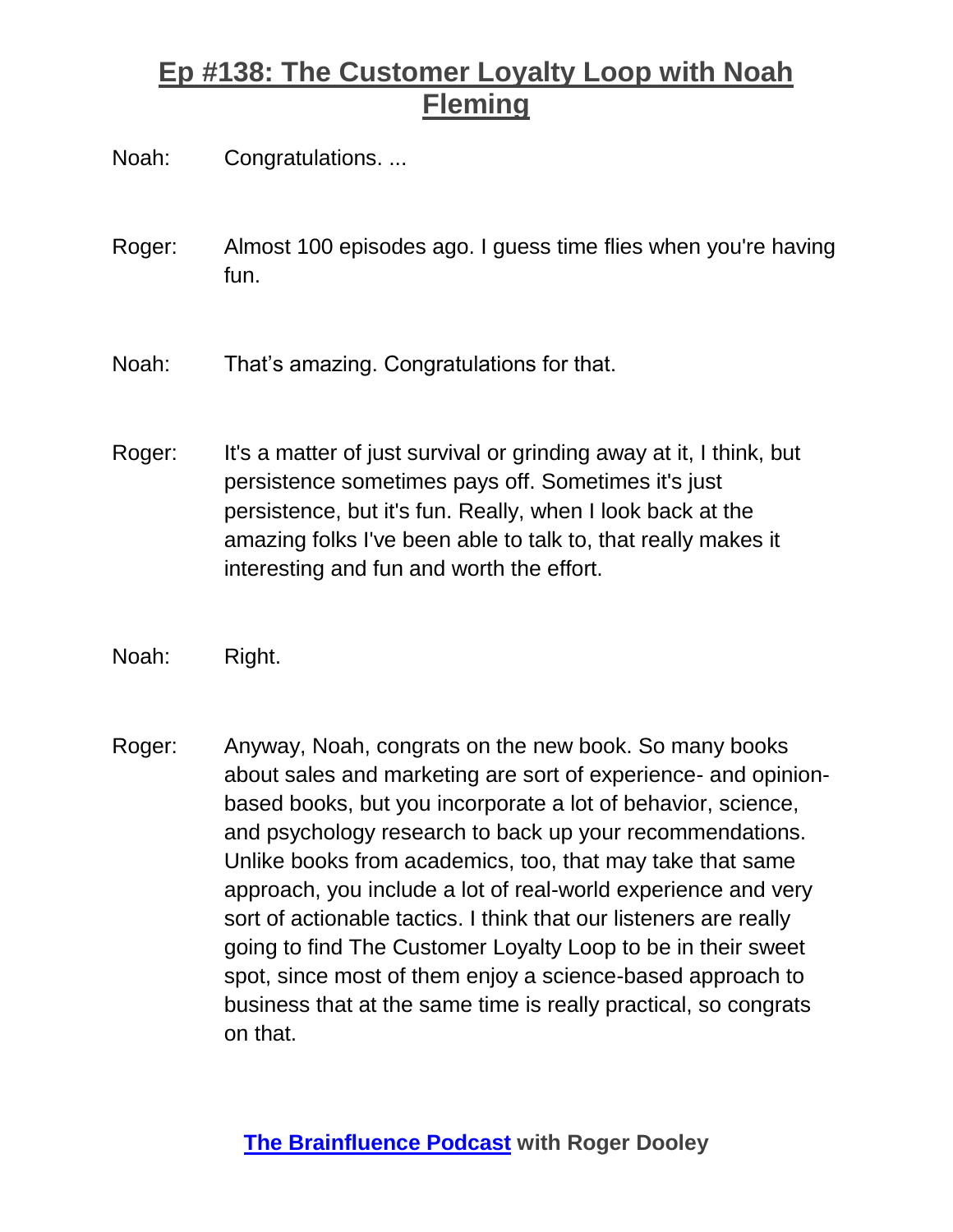Noah: Thank you. Yeah, you know, it's funny, because I love those books as well that bring in the consumer psychology and everything that's going on, but like you said, I try and bring in the real-world experience, so I'm out there every day working with clients. Some of these clients, for example, in really bizarre and interesting industries that a lot of people would think, "Why are they even interested in these sorts of things," but what I'm finding is, more importantly, they see results when they start to apply some of these concepts.

> I think that's really cool, and I think ... One of my favorite things about Cialdini's first book, which is kind of the classic consumer psychology book, is he also spent time in the ... Even though he was an academic, he spent a lot of time in the field in that book actually working with these companies to make sure that these concepts of persuasion were really valid and true. I love that approach. When I had the chance to meet Cialdini, he said, "There is real power there in being a ... by not just the academia point of view, but, again, the real-world experience." I think that's a great point.

- Roger: Yeah, he was on the show again just a few weeks ago, and it was great to talk to him about his new book, Pre-Suasion, which took him 30 years, but I guess it was worth the wait. Have you read that one yet, Noah?
- Noah: I've read bits and pieces of it. I was lucky and fortunate enough to spend some time with Dr. Cialdini last year where he was talking about the book, and he talked about how it took a long time to write. The really interesting thing that I found is that we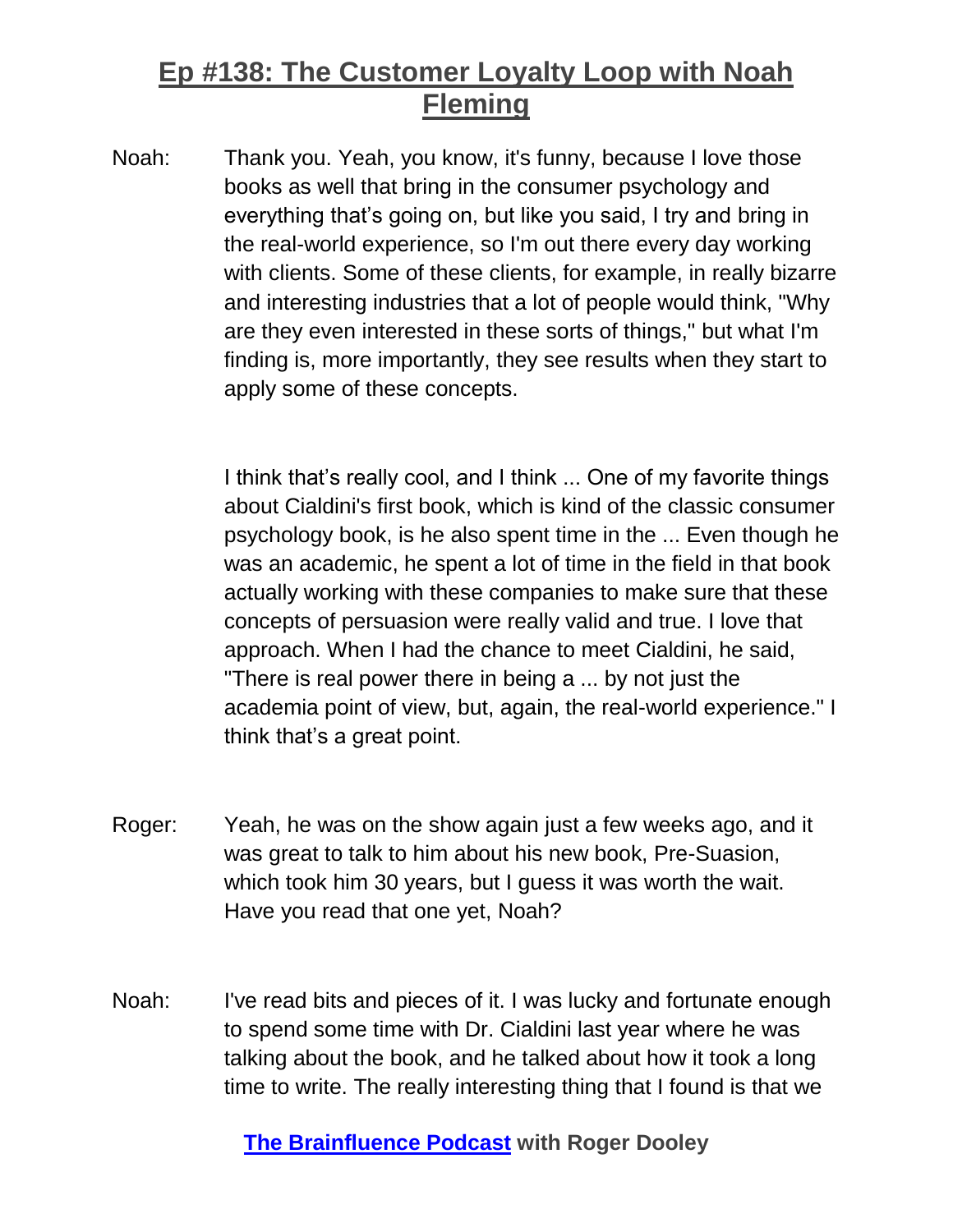were both looking at a very similar concept, in my opinion. The concept of Pre-Suasion is very similar to what I call the first stage of the customer loyalty loop. I found there was just some sort of interesting commonality there that we were kind of both looking at the same area of focus and how that applied to business today.

- Roger: Yeah, makes sense. I think something that Cialdini has done, too, in preparing for Pre-Suasion, he actually went out into the field to observe master salespeople and other people who were doing the real-world job. Might not be the same exact thing as actually going out and being a salesman for 20 years, but nevertheless, he really tried to learn from the people who were the best at what they were doing and incorporate that knowledge. I thought that was pretty interesting for, as you say, a guy who is primarily an academic, but that's why he's so good, I guess.
- Noah: I absolutely think so, and I think that's why his book was such a classic, because it wasn't just ... You know, his first book, it wasn't just the academic point of view. The best thing about that book, which I talk about in The Customer Loyalty Loop, by the way, is that for 10 years, that book did nothing, and, you know, he loves to talk about this where he went back to work and little did he know that that book was slowly becoming this cult classic within education, within sales and marketing divisions of schools and different companies. It wasn't until 10 years later that Influence became such a best seller. I love that part of the story.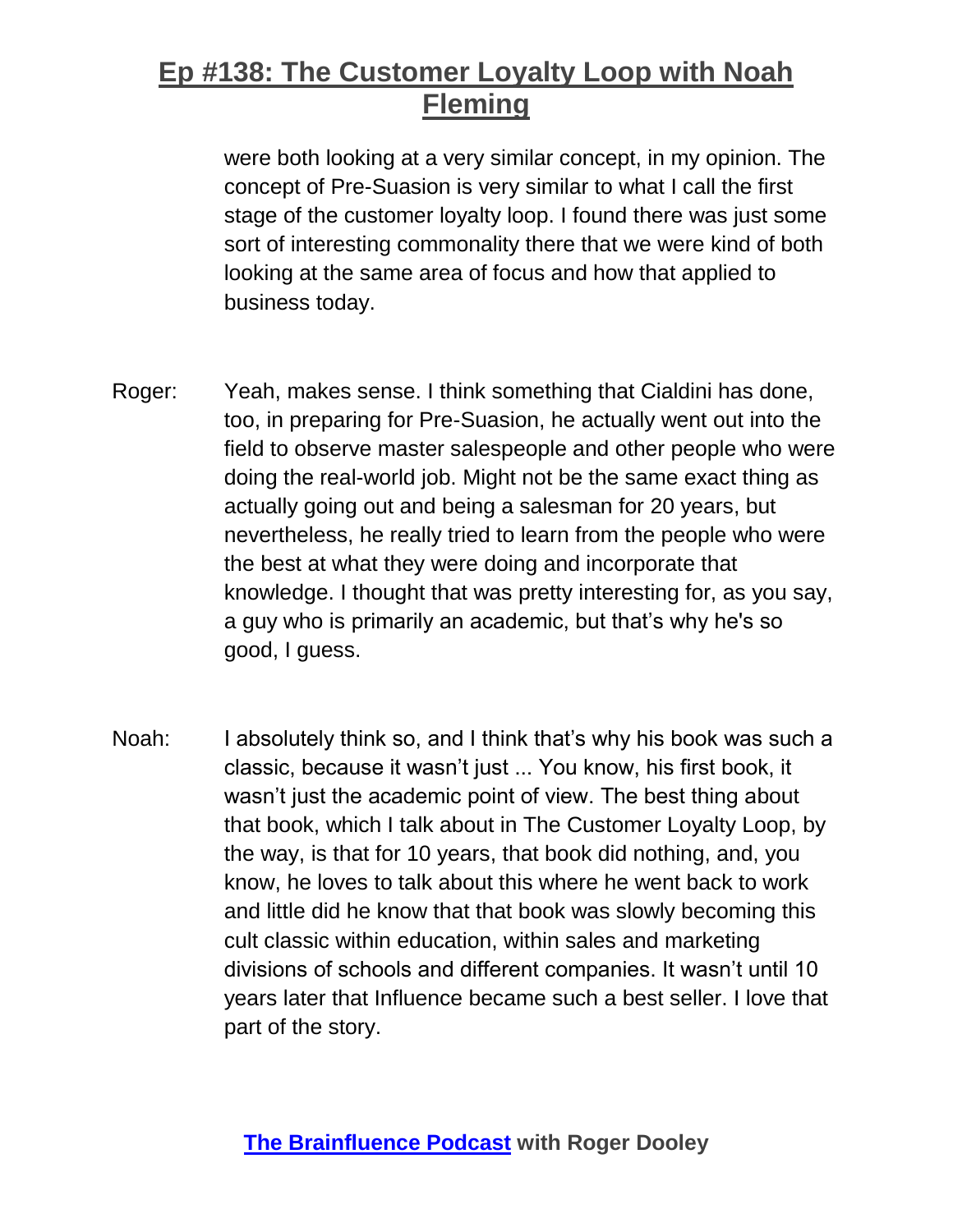- Roger: Right, well, about seven or eight years from now, we can look back at our books that are both fighting for the top of the New York Times Best Seller List years after introduction. Noah, you're pretty loyal to the concept of loyalty, it seems. Why is loyalty so important? Why are you making that your focus?
- Noah: It's funny, as a customer loyalty expert, I actually really dislike the term "customer loyalty," and I dislike it for a few reasons. One is that it implies that the customer has a duty to be loyal, and I've based the majority of my work in saying, no, that's absolutely false. The customer has no responsibility to be loyal to you. A customer is only loyal after their last engagement with us, after their last experience with us. That concept is so important, but we have to think about it across a very broad spectrum. The customer has no duty to be loyal. It's up to us to create the loyalty.

Now some experts will tell us you do that through a great concept like "wow" customer service, but then they don't actually tell us what "wow" customer service is or how we do that. I talked about this in my first book, Evergreen, where I said, "Everybody says it's five times more valuable to keep the existing customer. The problem is nobody ever tells us how to make the existing customer five times more profitable, how we earn five times more revenue from that customer." That's what I've tried to apply to the work that I do with my clients and then into my writing.

Roger: Yeah. I think that "wow" factor can be kind of overrated. I read a book fairly recently called The Effortless Experience, and the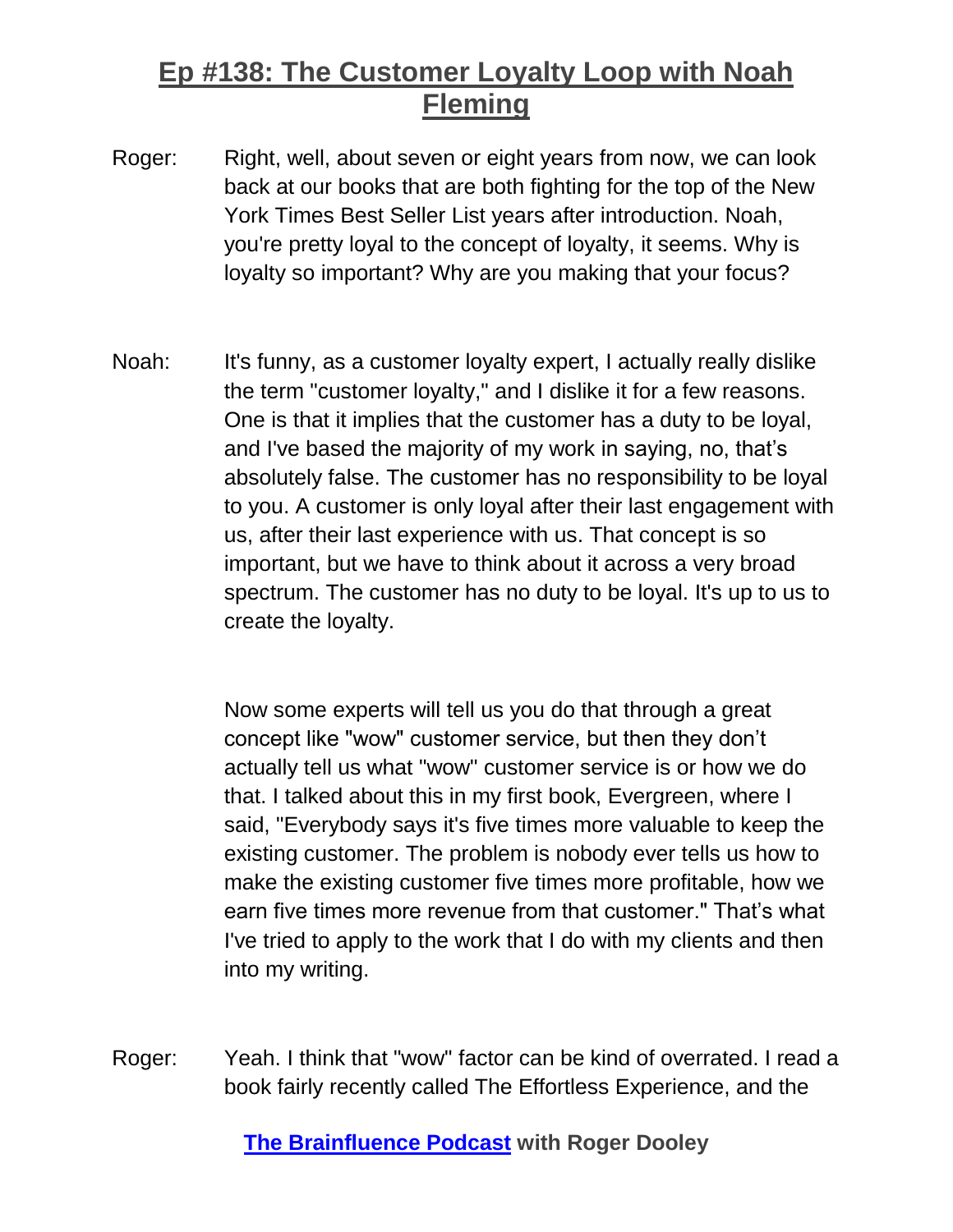premise of those authors, whose names escape me right now, is that customers really aren't out there looking for a "wow" experience. They aren't looking for the company that screws up but then recovers in heroic fashion, these sort of great stories of the Zappos customer service rep who talked with a customer for 10 hours and that sort of thing. What they're really looking for is an experience that is as smooth and effortless as possible.

I look at Amazon. I'm a loyal Amazon customer. You're in Texas. We experienced a few years ago about an 8% price increase from Amazon because suddenly we had to pay sales tax where in the past we hadn't, and from other mail order companies we still don't in most cases. I surprisingly found my behavior didn't change much. To me, that is sort of true loyalty because their experience is so smooth and so predictable that it simply wasn't worth the hassle of trying out other companies and seeing if they could come close to meeting that standard of service. For all the great stories about companies that totally wow their customers and go out of their way to create an individualized, amazing experience, I think that a lot of people are looking more for that "just let me do what I want to do as simply as possible and get it right every time."

Noah: I think that's absolutely true. While I think there's a time and a place for those moment ... By the way, just go back to it quick, The Effortless Experience was written by a couple of guys named ... Matthew Dixon, I believe, was the key author. I wholeheartedly agree with you, and I talk about this in the book. There's extreme value in just being good and consistent. In fact, my next book is going to be called From Dismal to Good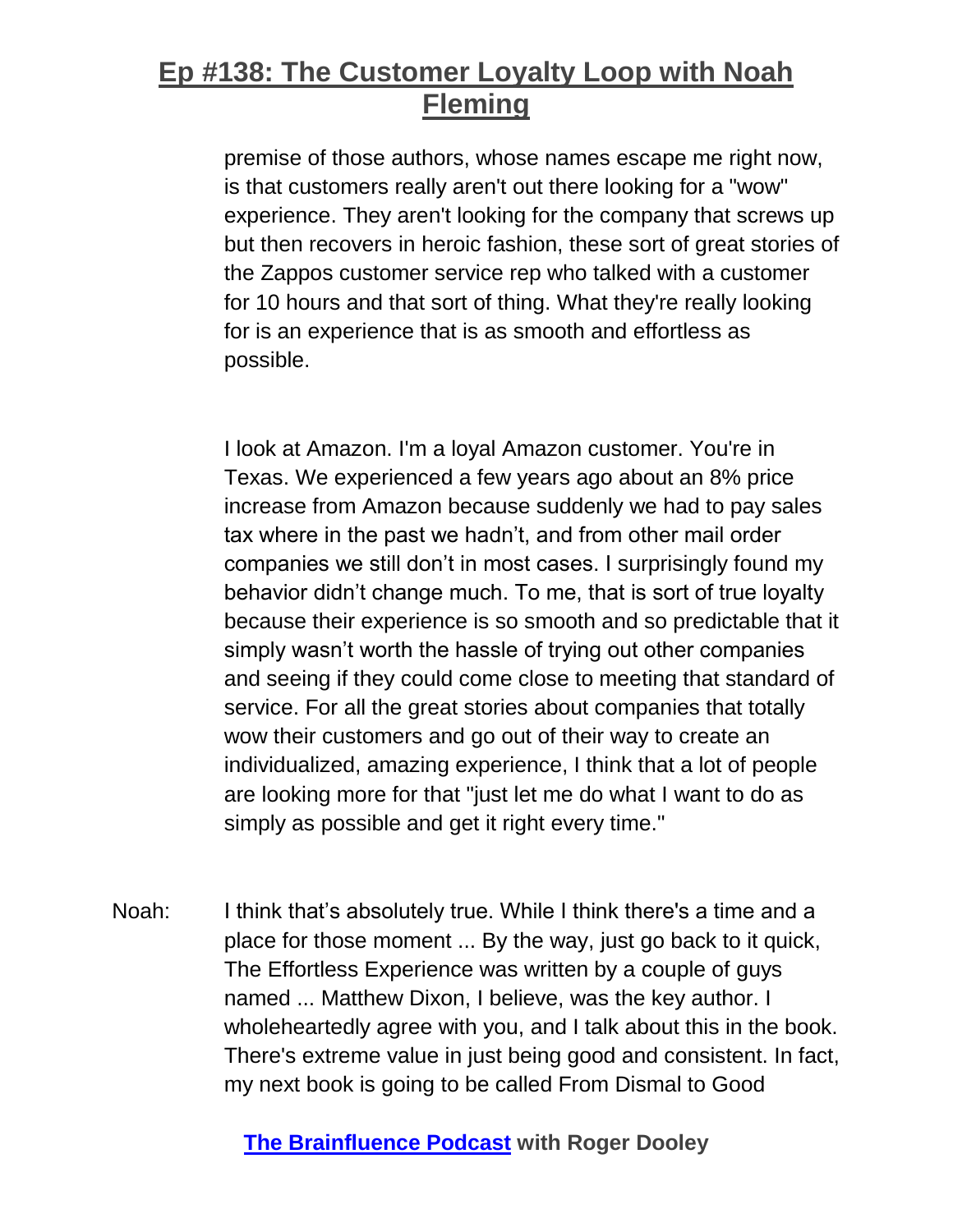instead of From Good to Great, because if you can just be good consistently-

Roger: Sounds like a parody book, Noah.

Noah: This is very serious, trust me. I'm actually going to write this book, because if you can just be consistently good and deliver on the expectations that you've promised in your sales and marketing, answer your phones, respond to e-mails timely. I had one company where ... I like the company and I buy from them often, but then I sent a customer service e-mail and I didn't get a response for literally months. I'm talking months. Then they respond to it like no time has passed. Then I respond to that because they responded to my question with a question. They didn't even answer me. Now, I'm waiting again.

> I think if you can just be consistently good, and there is a lot of power in that concept of the effortless experience, but more importantly, just be good most of the time throughout the whole experience. That's what The Customer Loyalty Loop's about, thinking about all the customer moments that you have throughout the entire customer journey. The customer experience does not start once a customer buys something from you. The customer is experiencing the whole time.

They're experiencing the first time they read about your business. The first time they see an ad from your business, they're starting to experience. The first time they try and call your business, the first time they see something from a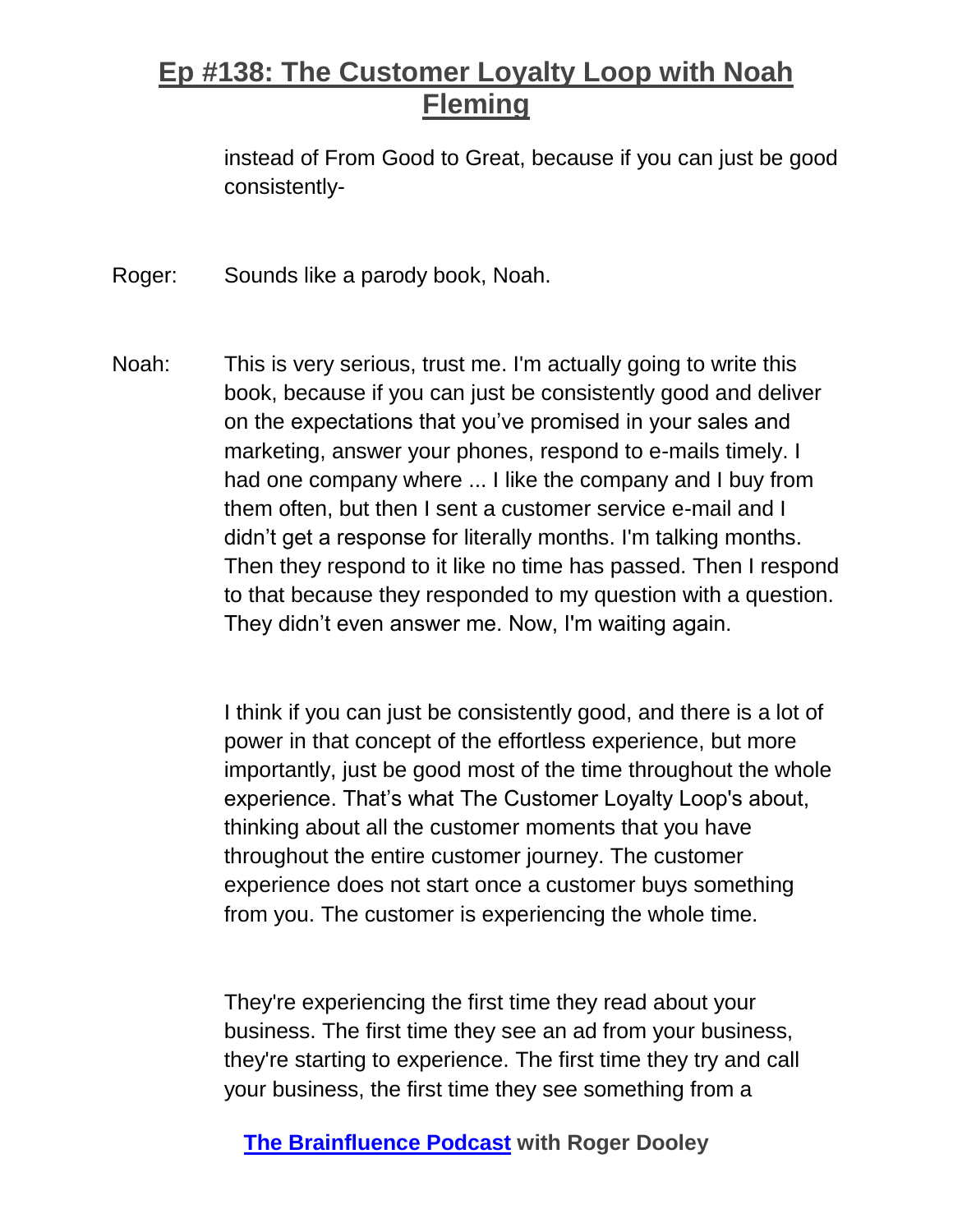salesperson, they're experiencing. That experience keeps going. What I wanted to look at in this book was how can we tap into what the customer's thinking at each stage there and make sure that we're doing things in a way that's going to set the stage for them to continue buying from us again and again and again.

- Roger: Just to kind of play devil's advocate, it seems like loyalty might be achieved by just sort of doing things right. As long as you don't screw up too badly, you can create loyalty. The emphasis on new customer acquisition that, of course, you and basically every other expert takes issue with, that businesses spend three-quarters of their time and money on acquiring new customers instead of working on developing existing customers, that's the common wisdom, but, of course, most businesses, even though they hear, "focus on your existing customers," don't do it. They just keep trying to get new customers. Is that really a bad strategy? Can you sort of keep your existing customers on autopilot if you're doing a good job and actually spend most of your effort trying to bring new customers into that fold where, hopefully, most of them will remain?
- Noah: Yeah. It's an excellent point. I will be the first to tell you that, yes, you need to be focusing on your existing customers. In my first book, I called it the addiction to sex. We're addicted to the glitzy, sexy marketing concepts. That said, a new customer and new customers coming in are really the lifeblood of your business to keep that business flowing, so you absolutely need new customers. Again, though, with the customer loyalty loop, what happens is even after we've given a great experience and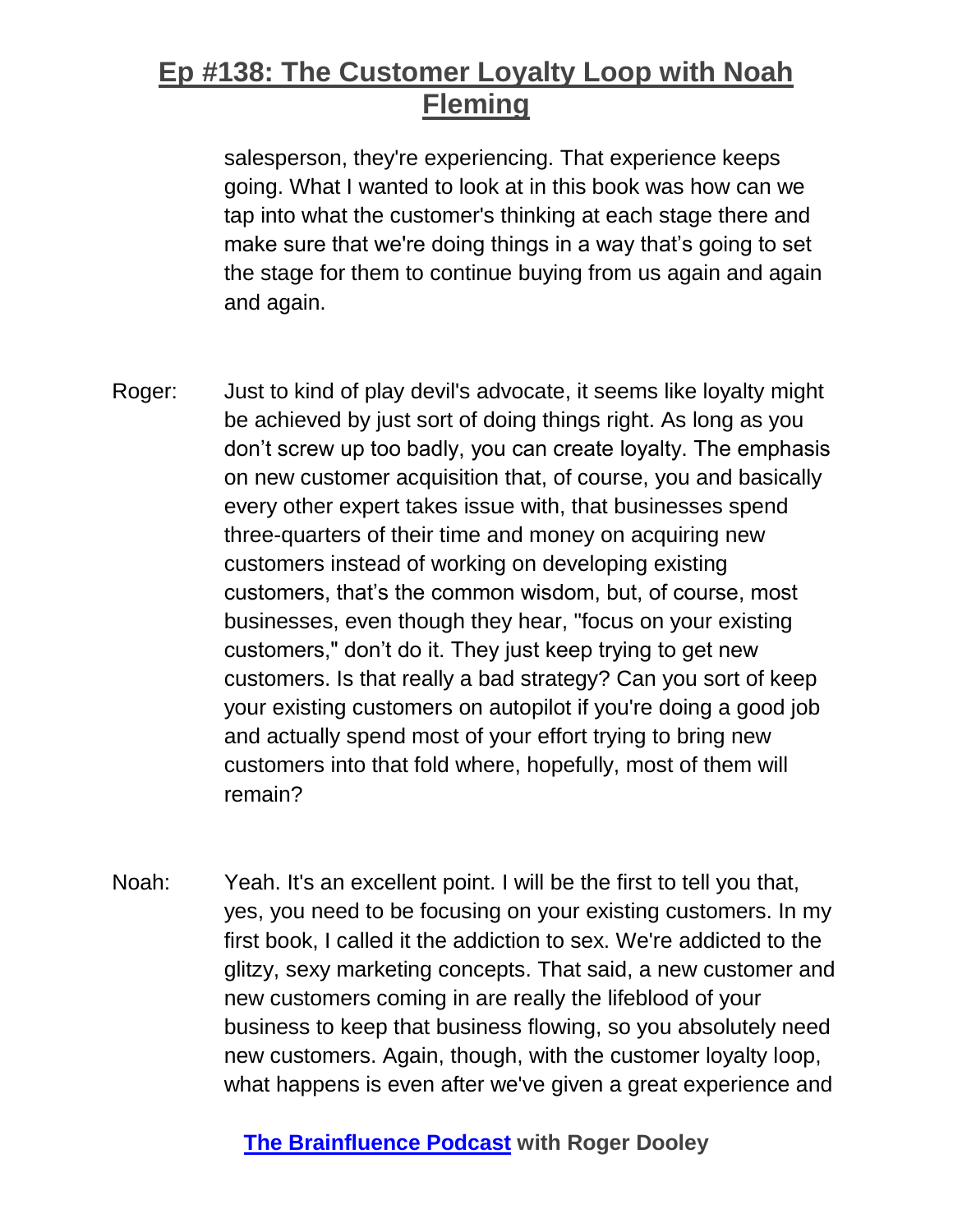somebody's done business with us, even after they've had a fabulous time staying at our hotel or purchasing a product from us, the marketing, the loyalty-building needs to continue. You can put it on autopilot. You can keep that customer in there. You just need to recognize that that process doesn't stop.

Again, what I've tried to look at here is, okay, so if we've got four stages that the customer is going through in the typical customer journey, and I have four, what happens in that fourth stage, and I call that the happily-ever-after stage, you need a process for retention. You need a process to generate testimonials. You need a process for word of mouth. One of the things I say in there is, "Stop measuring NPS scores," because I am so fed up with these net promoter surveys that I get that say, "How was your service? What would you give us, one through 10?" and I give them a nine and I say, "I'm absolutely willing to recommend you to friends." Then they come back and they say ... Nobody ever asks, "Well, why weren't you recommending us to friends?" Because you haven't asked me to do it. You haven't given me a process. You haven't given me the tools to do that.

When I talked earlier about some of these companies that come to me and I work with, companies that are making milliondollar oil rig manufacturing products, these huge pieces of machinery, why is that important to them? Because they recognize that there's a point after that sale that they can get a testimonial, they can build a case study, they can get that word of mouth, but they have to have a process in place to ask for it. They have to have a process in place to get the customer back through the door. Again, it's not just enough to say, "We provide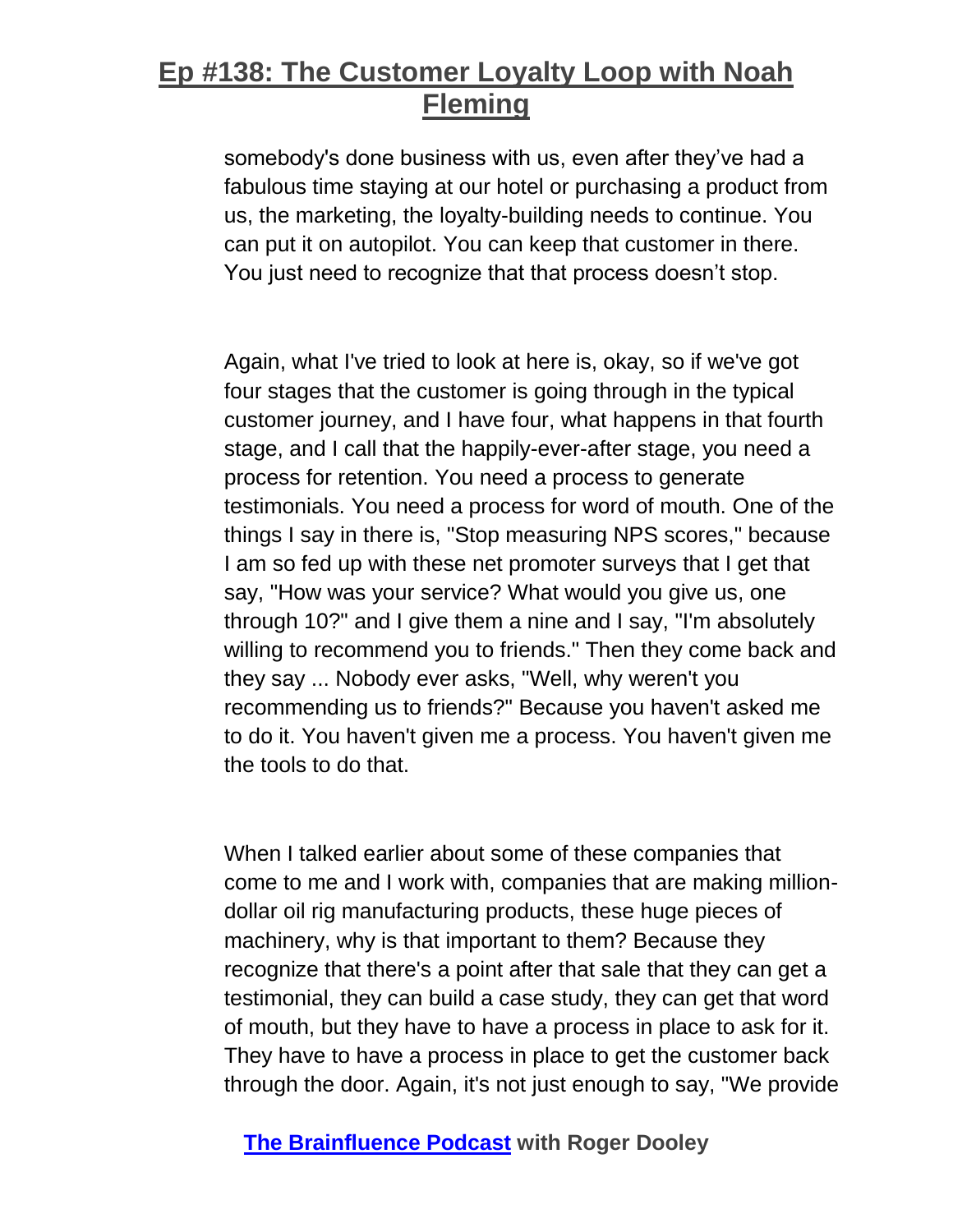world-class customer service," because everybody says that. You need to think about what are the business processes that you need in place through each stage of the customer experience to keep that customer coming back.

- Roger: The first stage that you talk about, Noah, is imagination before persuasion. You started to allude to that, what's happening even before the customer places the order. You've got the ads they've seen and so on, but explain how companies should think about this other than just sort of a sales funnel process. How do you change that experience so that it's actually part of that loyalty process?
- Noah: Again, if you think back to ... We originally started talking about Cialdini's new book, which is Pre-Suasion, and he's essentially saying you have a chance to pre-suade before you have a chance to persuade. Essentially, I'm saying something very similar here. We have a chance to set the stage of the experience to come before we actually try and sell them. I think back to some of the famous examples in the book, like the Shackleton ad, which I'm sure some of your listeners know what that is. If you don't, look it up and read that ad. The story behind that ad is it generated 5,000 responses because it painted a picture of the experience to come. It painted a picture in the mind of what was actually coming, and so they had this massive response rate to this ad.

One of the famous and best examples of this is Schlitz beer, and this comes back to Claude Hopkins, who wrote one of the best-selling books in sales marketing of all time. Jay Abraham,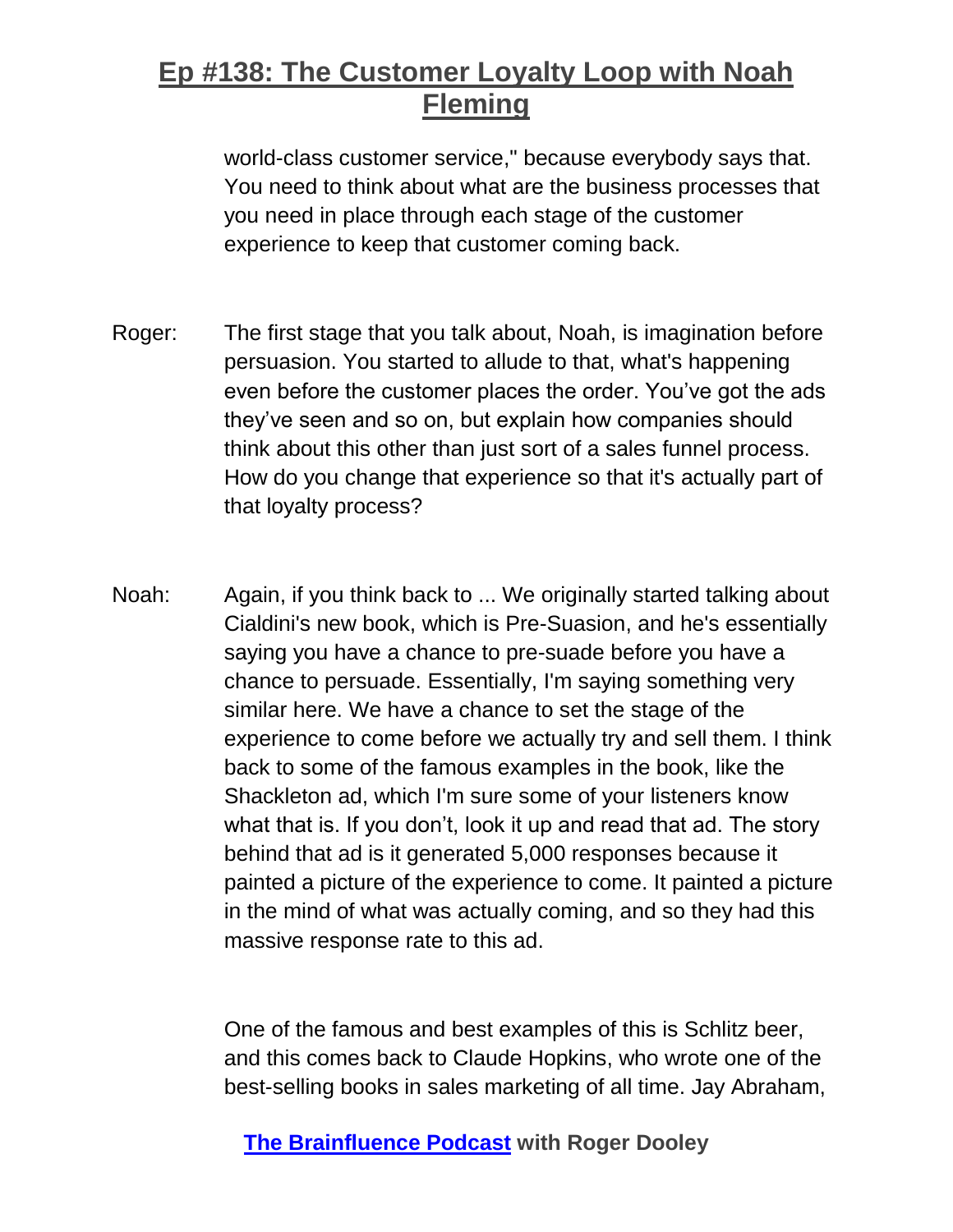who's still a living guru of modern marketing, he called this preemptive marketing. What they said there was that in that first stage, you have an opportunity to implant essentially the movie that you want this prospective customer to see, the imagination of what the experience is to come, and you have a chance to essentially preempt all of your competition right there at that moment by thinking about and showing them what to expect, what to come.

Again, the Schlitz beer story was Claude Hopkins walked through the beer factory and he saw all these great things happening. He saw 12 scientists behind glass walls in a white room. He saw this bottle-washing machine that was washing bottles 12, 13, 14 times. Claude Hopkins, this marketing consultant back in, I think it was 1919, he looked at them and he said, "Why aren't you talking about these things in your sales and marketing material?" The beer guy said, "Well, because everybody does these things. It's nothing special."

Claude said, "Yeah, but nobody's talking about them," and so they built a marketing campaign around this concept of preemptive marketing essentially where they started telling the story of not just all the great value that was going into the product, but what was to come once you experience that. That's really what's happening in the first stage. You need to think about how you set the stage for the experience to come.

Roger: Right. By focusing on some of those cool things that were going into the process, even though they weren't unique or competitive difference, by being the first one to the consumer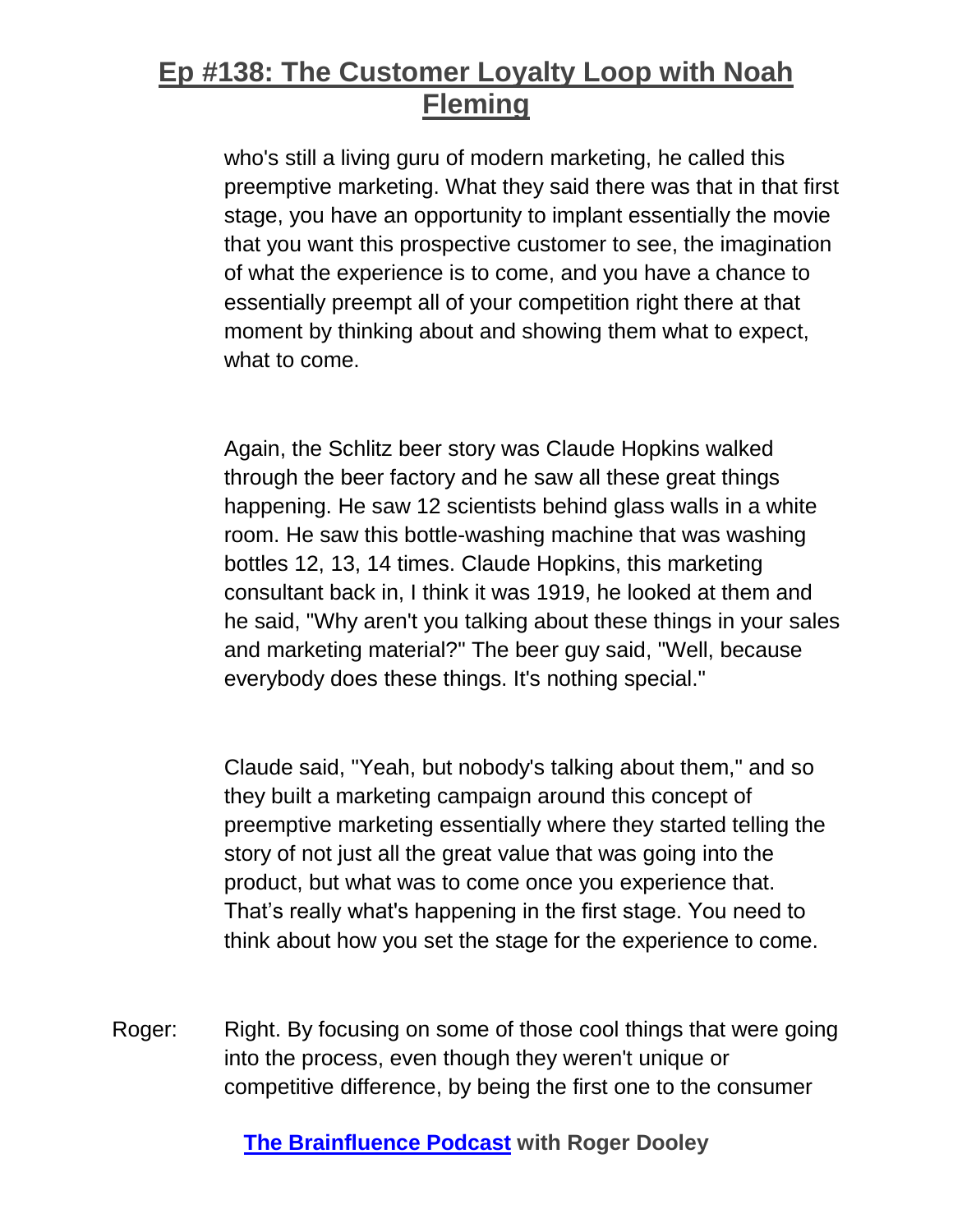with that, they sort of occupy that space. Their competitors really could only respond, "Well, I guess we do that too," as opposed to sort of owning that concept in the customer's mind.

Noah: Yeah. There's a very simple workshop you can do if you have a team of people or your marketing team or your sales team, but you can sit them down and you can say something like, "Okay, everybody make a list of what's everybody in our industry doing. Everybody's doing the same thing. What's everybody in our industry doing that's not necessarily differentiated but that's interesting, it's valuable, our customers would appreciate it, and nobody's talking about it."

> That's essentially what they did with Schlitz beer, and you'll find those things in our businesses. What I think is that in that first stage, we can really set the experience of what's to come. It's really giving this opportunity to solidify ourselves as the mainstay, top provider in our industry and then saying, "Look, here's what to expect. Here's what's coming down the pike. Here's the experience we're going to deliver, and here's what makes us unique and different." Even if you're not that differentiated, you can still differentiate. You can differentiate your difference, if that sounds correct.

Roger: Probably in that same phase, we seem to be talking about Cialdini a lot here, but he's certainly a key influence for all of us. You talk about the waiter study with mints. What does that have to do with building business loyalty?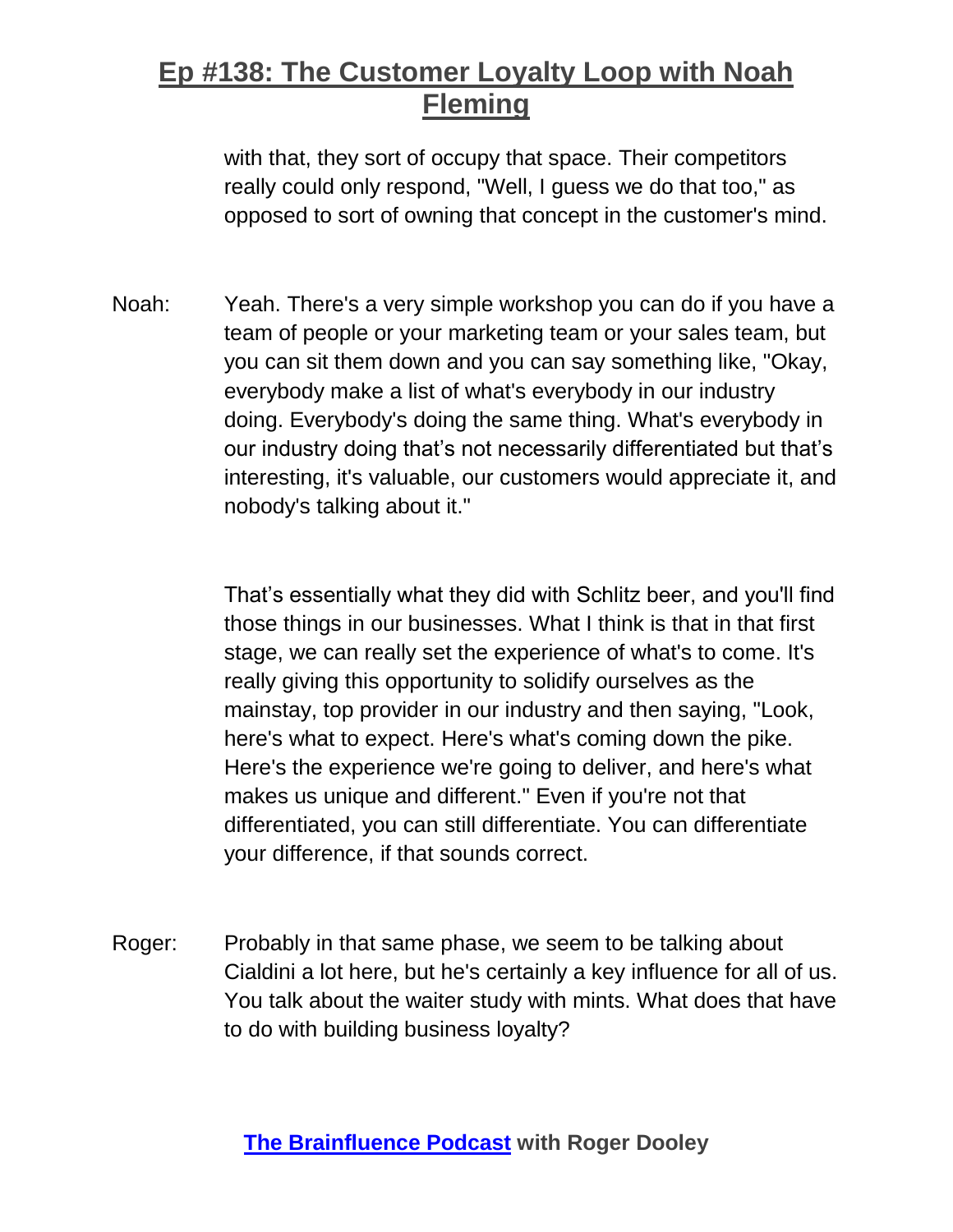Noah: That's one of his classic studies, right, in that the servers would bring the mints and then the tips would go up. We can think about that, and we can look at what's the bias here that's happening. How is that actually playing a part? I think it's playing a part in that, again, we're just offering additional value. We're setting ourselves apart, and we're looking at the experience and we're not doing it in a way that's malicious or illintent, but we're actually just providing additional value and to really, again, implant in the customer's mind that we've thought this experience through. We're going to do everything we can to bring you to a place of happily ever after.

> The second stage is once you're bringing them through this imagination for persuasion, now you have a prospect. You have a lead. What you need to do in this stage is understand that you need to remove ... You and I, before we started, we were talking about this concept of resistance. The big key in stage two is you need to remove all resistance and friction. Now here's where I talk in the book about ... having these tactics and laws of persuasion can get you into trouble. Those tactics and laws of persuasion are so powerful that they can help you get the first sale, but they might harm you from getting the second, third, or fourth sale. Think about that for a minute. Why if you could get the first sale would they impact you from getting the second, third, or fourth sale?

> This is where we come to another psychologist, another great thinker called Eric Knowles. Eric Knowles talked about alpha and omega persuasion strategies, and he said, "Alpha strategies are like the Cialdini's laws of persuasion. Use them to increase desire. You use them to create this concept of a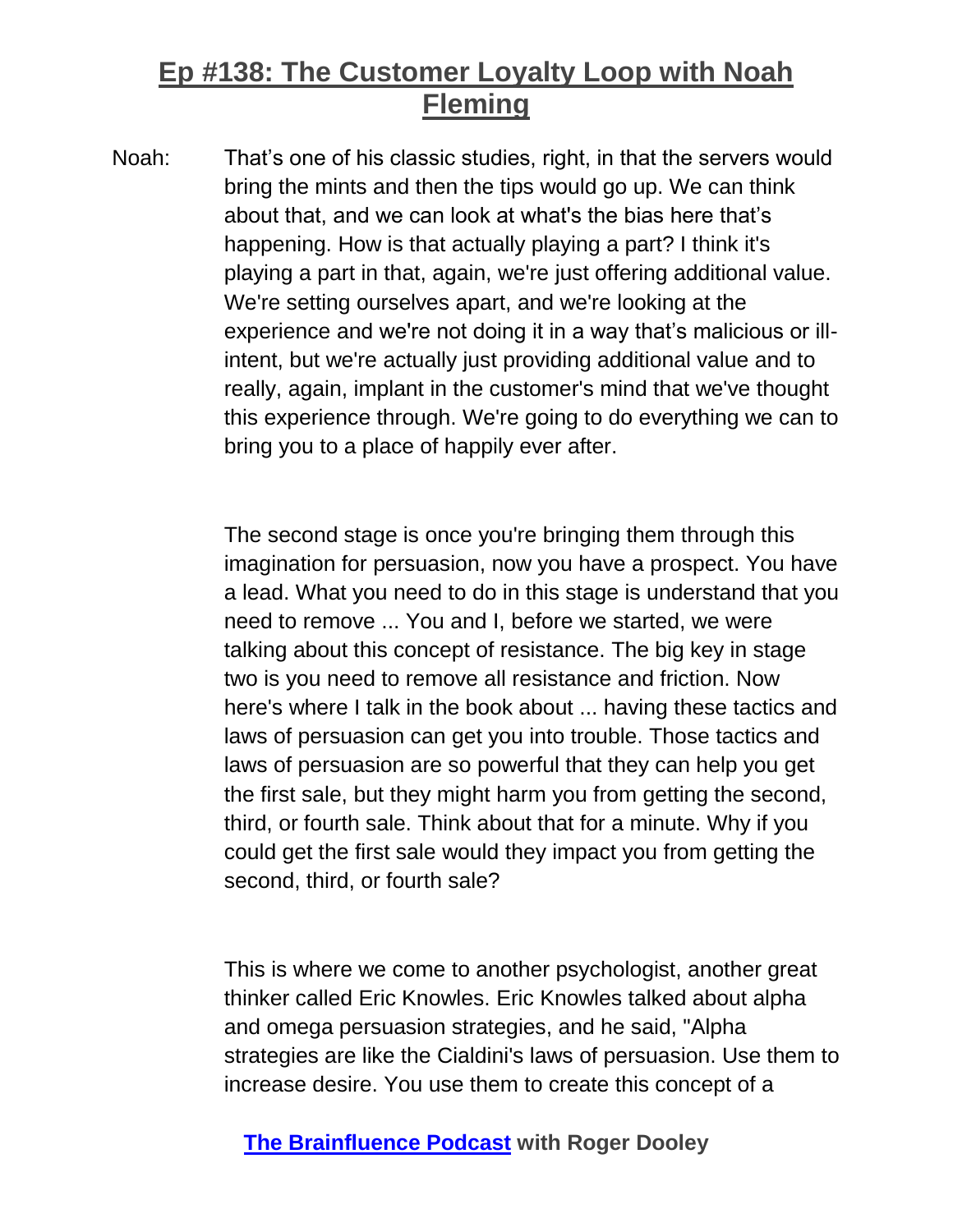greased shoot where the customer is sliding down just saying, 'yes, yes, yes, yes,' but omega strategies work to reduce resistance and friction." What he said was you need to remove these things.

Now why is this important? This is important because if we're so good at sales and marketing today, we're so good at conversion marketing, and we're constantly getting better, but if we don't remove the skeptism, if we don't remove some of that resistance very early on, then we might have a problem later on, where the problems that come up are things like the expectations gap, where the customer says, "I believed you were going to deliver something far different because your marketing said this, and now I'm experiencing this." If you think about consultative sales process, which is huge, this is really about removing resistance and friction because you're constantly, again, adding value. Sometimes you need to slow down your sales process to speed it up. This is, again, just about building trust and cementing trust and taking all that stuff out of play early on so you don't have a problem later.

One of the concepts I said in my first book is that you know you have a loyal customer when they don't complain about the small stuff. Think about that. The odd blip, the odd mistake, the odd time you screw up and loyal customers typically just brush it off because they know better, because, again, you've already cemented the trust. You've removed the resistance, you've removed all the friction, but if you've got them and you haven't done that, then these are the people that say, "Hey, wait a minute. Something's a little off here. You got me to buy this, and now I'm experiencing something different." That's really the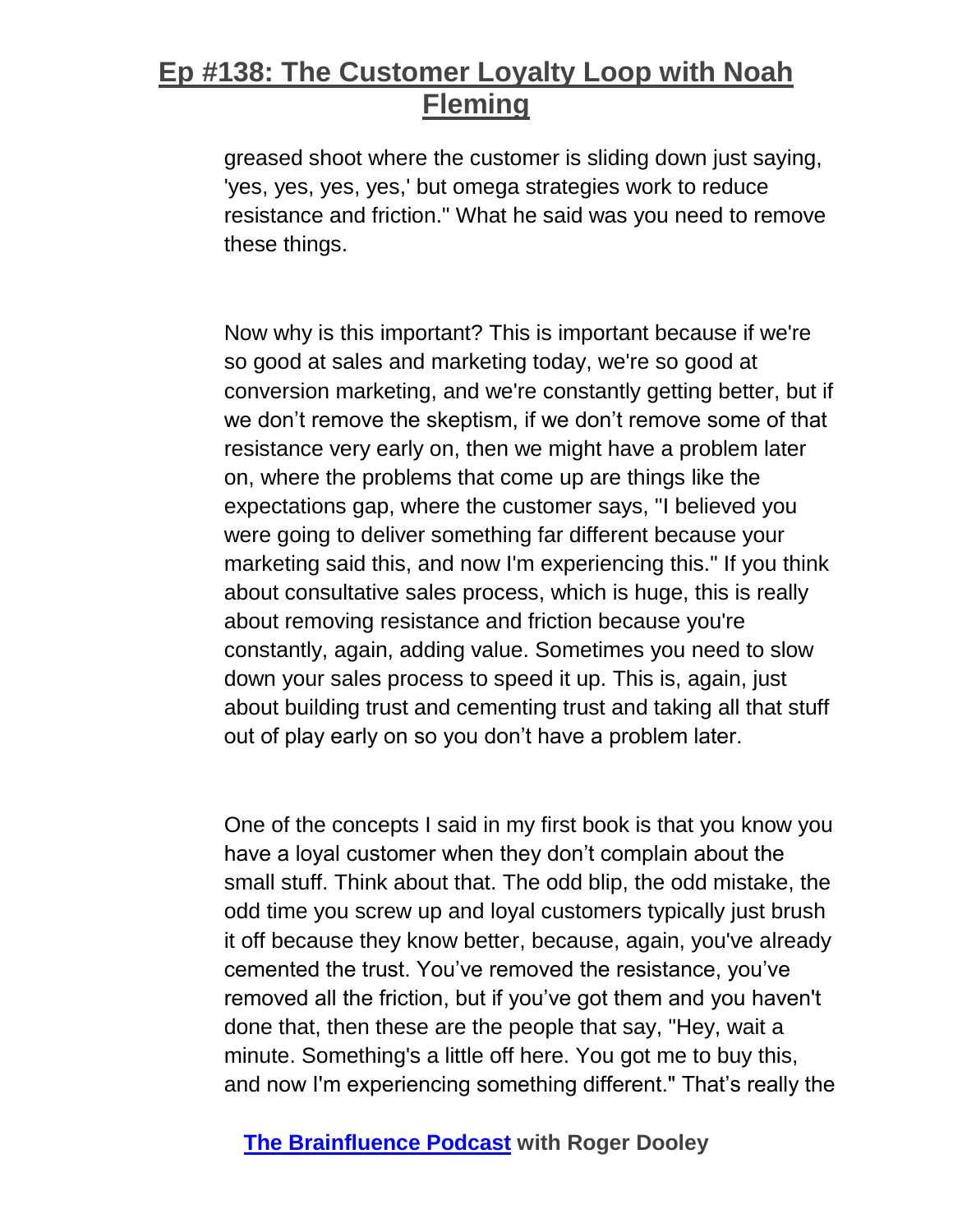key to the second stage.

- Roger: Right. I think it kind of leads into this whole topic of manipulation. That's something that I get asked about all the time when I'm speaking is, "Well, you're talking about these techniques of persuasion, influence, and so on. Isn't that manipulative?" Of course, the short answer is if you are simply tricking the customer into buying something that is not going to be particularly good for them or what they need or they're going to regret their purchase, then it certainly would be manipulative. That's not the way to build a business, because you will have a one-sale customer and very few businesses can survive with that model for very long. As you say, you've got to be sure that you aren't so effective in selling that you end up selling the wrong thing or the customer isn't really ready for what you're selling.
- Noah: Right.
- Roger: Back to the mint thing. I was thinking a little bit about that, and sometimes when I'm a new customer for a company, they'll send me a card. I'll get a postcard in the mail, or like a little greeting card in the mail or even sometimes a small gift. How important is the personal touch do you think? Because I always have the feeling that, okay, somehow their CRM system kicked out a label, it went to the warehouse and somebody slapped it on a box and sent it as opposed to, yes, they were really pleased that I began to do business with them.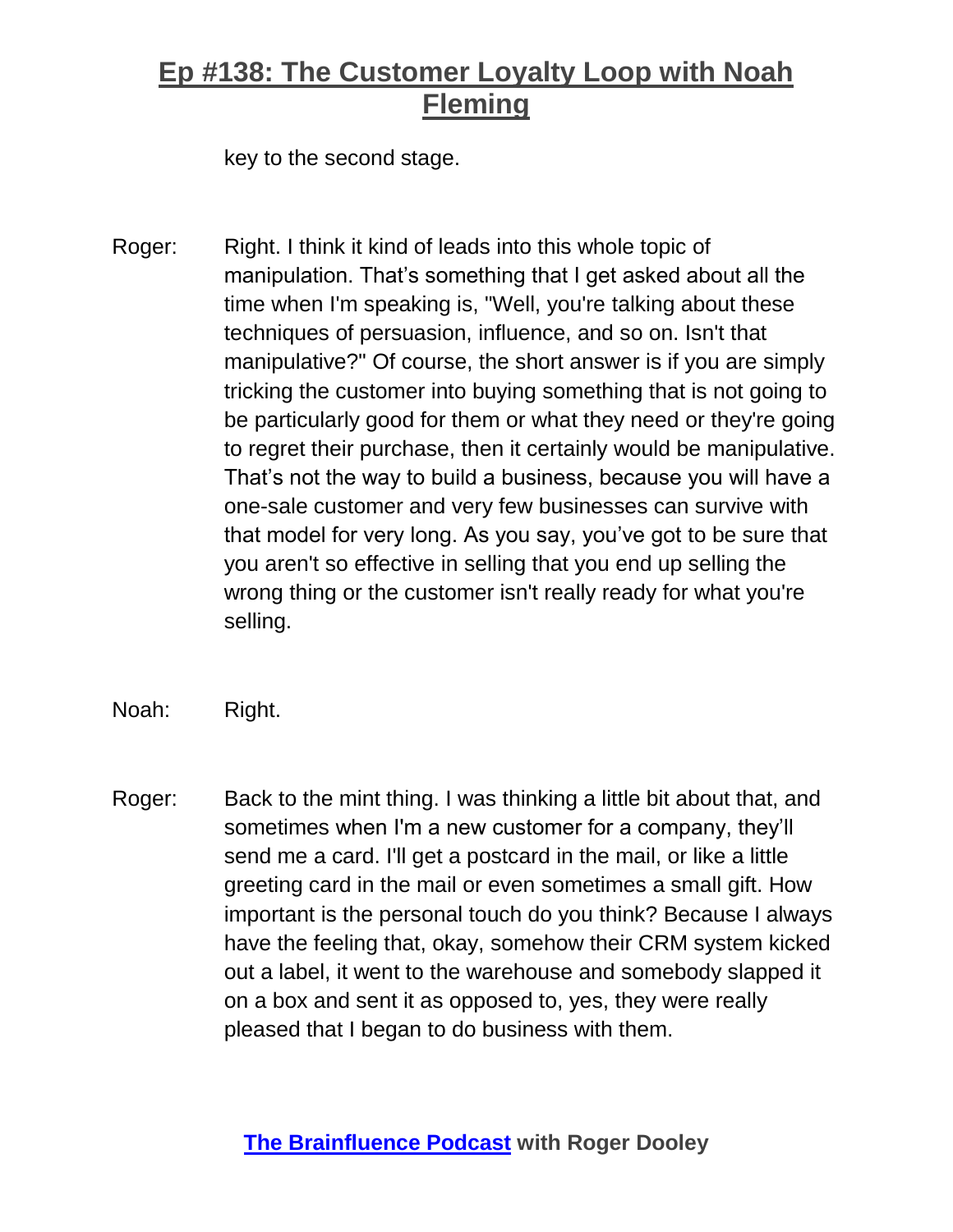Noah: Yeah. One of the things I say is it has to be meaningful, it has to be memorable, it has to be personal. Now you're absolutely right. That's the problem with things like send-out cards, which is a big thing that a lot of small businesses use. The problem is because it's not meaningful, it's typically not memorable, and it's certainly not personal. You haven't signed the thing. It's been computer-generated. There's great examples out there of companies that have thrived on making things meaningful, memorable, and personal.

> There's a company that was talked about in Forbes that, I think, delivered over 15,000 handwritten note cards to customers, and the results that came from that were massive, this huge demonstrable impact. Now some of the listeners who are with larger companies might be saying, "Well, there's no way we can do that. We have hundreds of customers." I would say, "Well, there's absolutely a way you can do it if you have hundreds of customers." Now if you have millions of customers, that's where things get a little bit more difficult. That's where you run into trouble, when things are being done, again, with this sort of corporate-speak applied to them. There is no sort of meaningfulness surrounding them.

Then you run into situations like Wells Fargo, which we have. There was one thing that was written on their website, one mission, one set of core values, and everybody's running around doing something entirely different. I think if you can just remember those things, that all your customer touch points should be meaningful, they should be somewhat memorable, and they should at the very least be personal. I think that's incredibly important.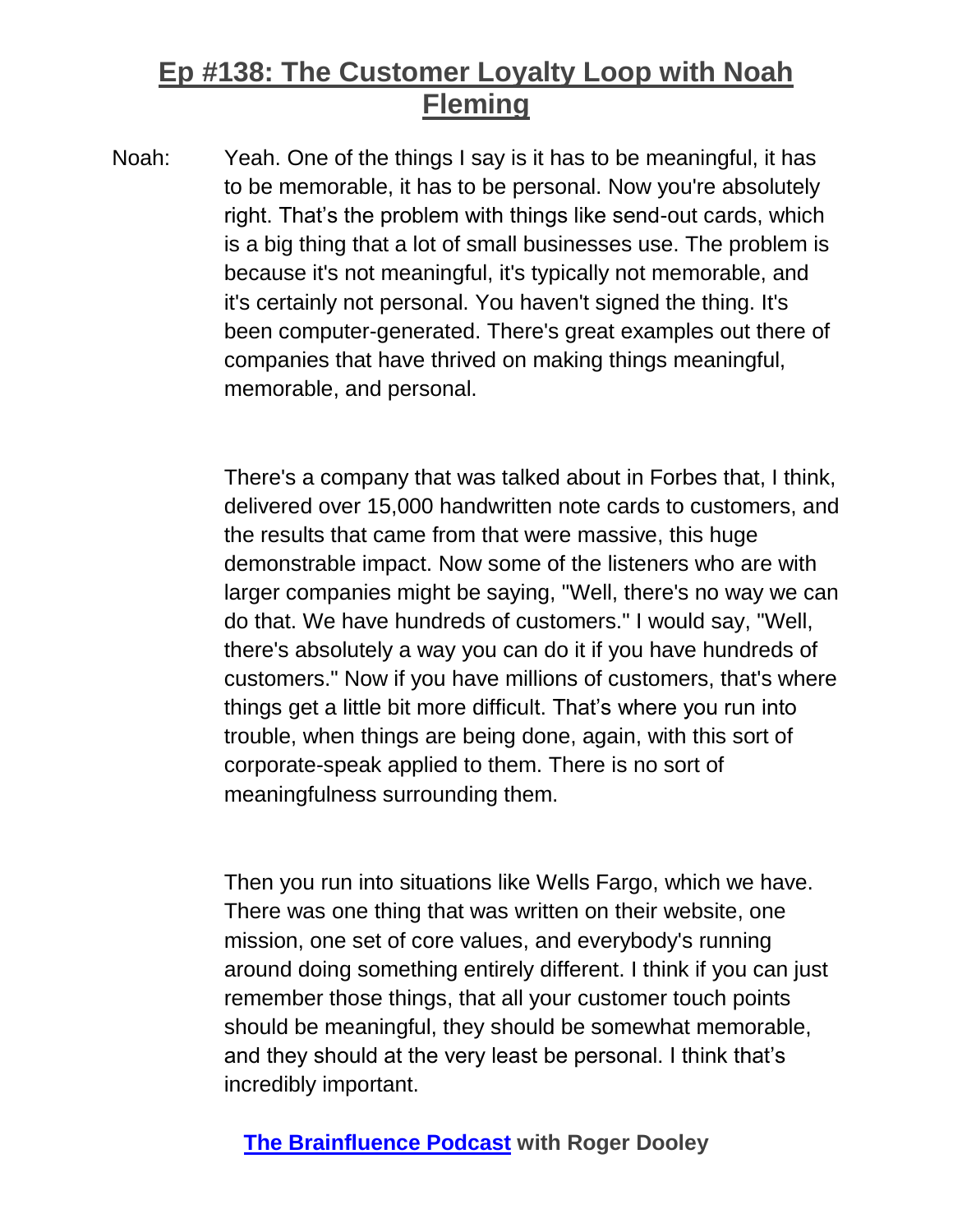Roger: It was a few years ago now when I did a blog post about a thank-you note that I got, and I happened to know the individuals from a conference and just a thank you for speaking or something like that. It was a very nice little handwritten note, and I knew was and actually wrote about was that this was a service that they use. It was like a VA type service that specialized in handwritten notes, and they're quite inexpensive, but rather than just sending out a machine-generated note of some kind or not doing anything at all, it had that personal touch. It was signed by the operators of the conference.

> I thought it was great and something that could really be emulated at quite low cost for most companies. Depending on the value of your sale and so on, it might not scale completely, but in most cases. Obviously, if you count the relatively low volume and having a very personal note written by the salesperson, by the CEO, or whoever would be the relevant one would be optimal, there are ways to scale this that don't cost that much money but still have that somewhat personal touch to them.

Noah: Let me share an example with you, and, again, we're kind of talking about process here that would happen in the fourth stage, which ... We've kind of skipped the third stage now, but the fourth stage is this concept of happily ever after. One of the tools that I give a number of my clients ... Again, think anywhere from a \$20 million to a billion-dollar privately held company. I give them a tool that I call the Pick-3, and the Pick-3 is really simple. It's that whoever is engaged ... Let's say it's the CEO of a \$20 million manufacturing company and he's going to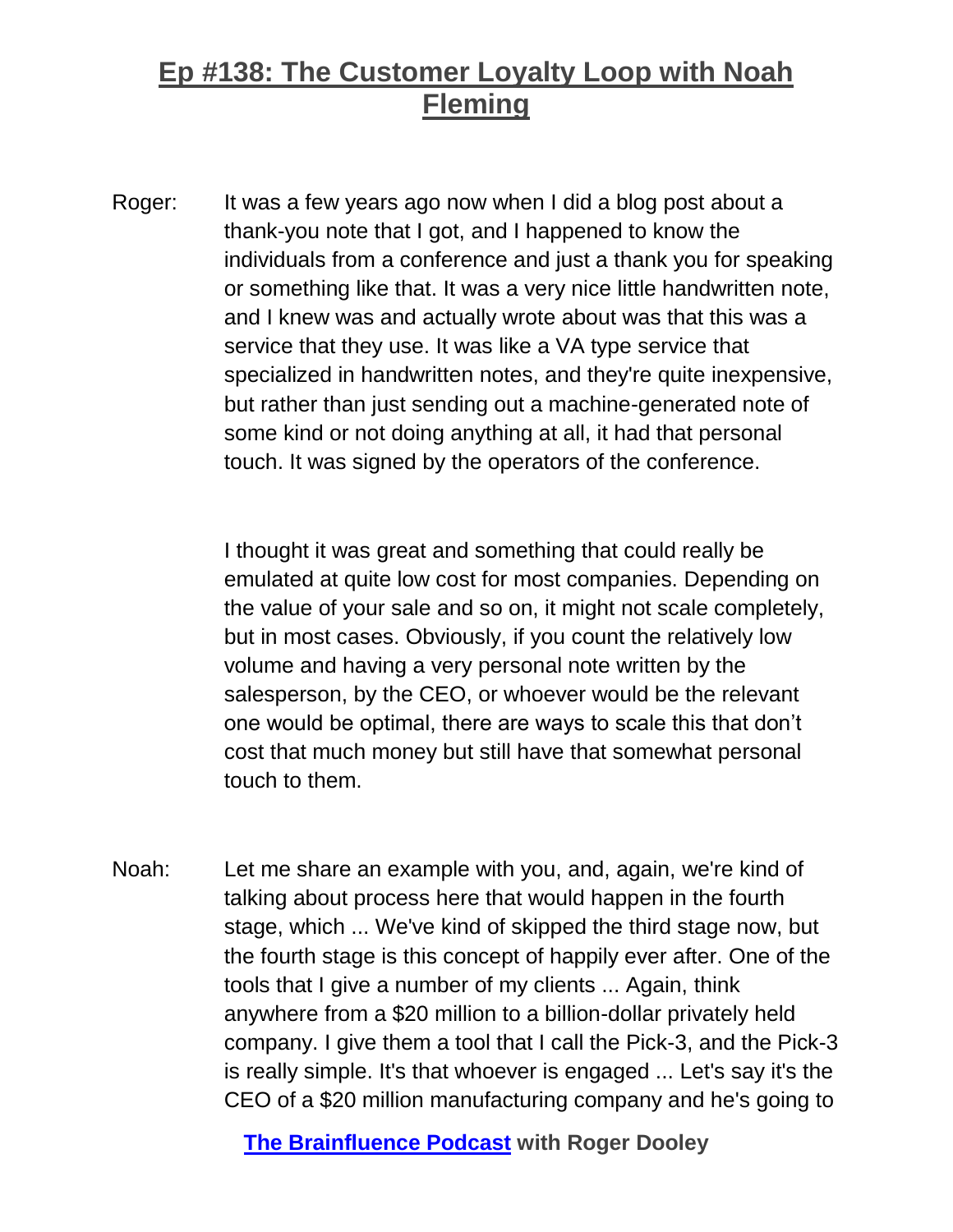run the Pick-3. Now he's going to be the sole point person doing customer retention-related efforts.

What we do is I give him a list of 30 or 40 options of little things that he can do each and every day, and then he just picks three clients and he engages in those. The whole process takes anywhere from five to 15 minutes. Now the really cool thing is that they start to see results instantly that week, because now you've got a company that typically does no outreach, typically has no retention process in place. You give them a very simple retention process. Now we're doing three outreaches a day. We're doing up to 15 a week. Then you multiply that by months, and then you start to get more people involved and these things start to snowball.

Again, going back to that concept of a simple handwritten note, one of the tasks might be for today send three handwritten notes to three of your customers. The whole process takes that person, that CEO, that president 10 minutes, but it makes a huge amount of difference because he sends something that's meaningful, that's memorable, that's personal, and then it has that impact on the customer. It makes them go, "Holy cow, nobody's ever done this before." My clients love this because what they find is that none of their competitors are doing anything like this.

Again, we start to run into some of those challenges, like, well, you know, how do we keep doing this so it's not like we're sending somebody a box of cookies every three months? We change up the touch points. It might be something simple as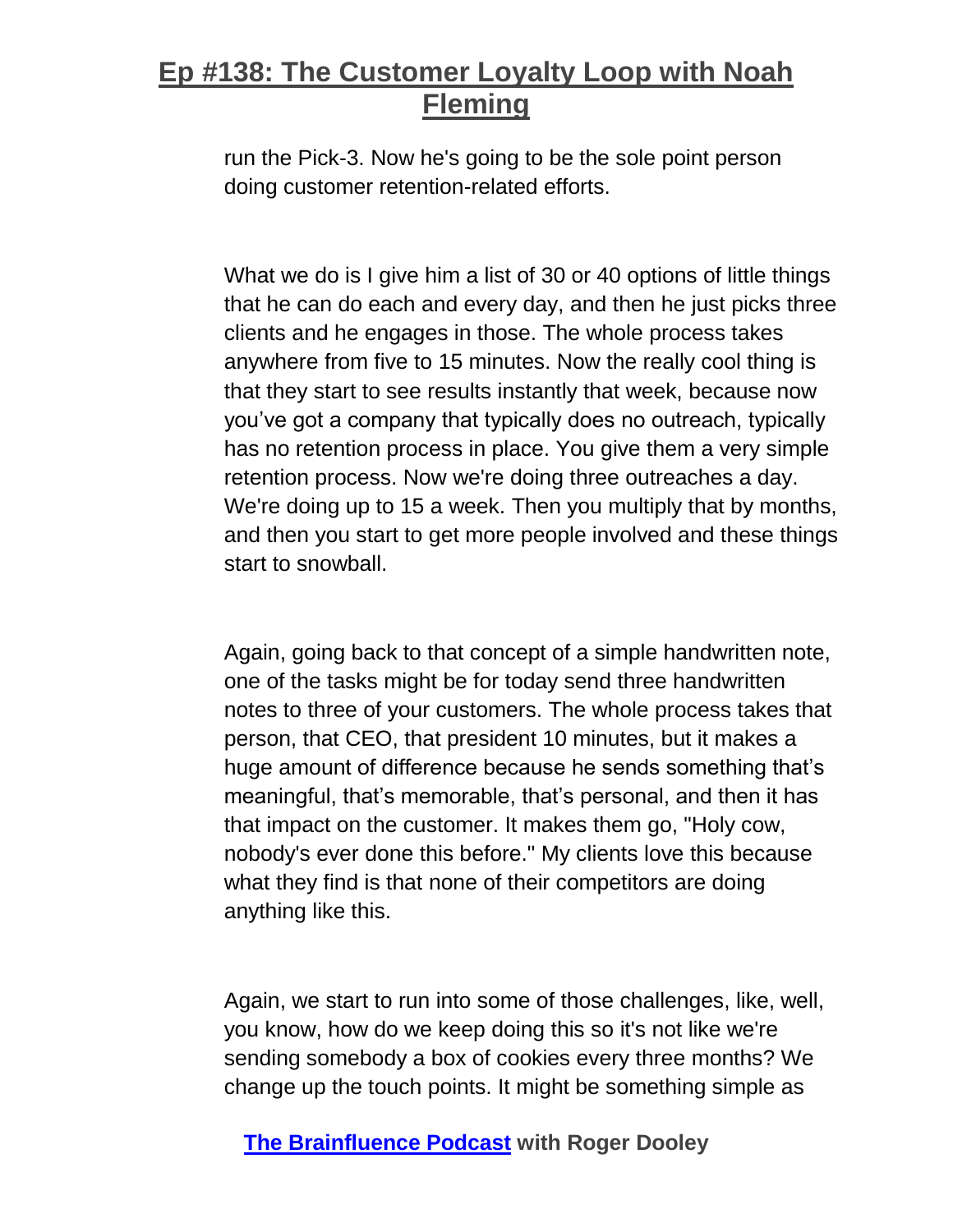sending a simple e-mail and saying, "Roger, you know, I saw this on the New York Times and I thought of you. I thought you might find this valuable," or it might be far more simplistic like connecting with you on LinkedIn. I give numerous tasks, and what I find here is companies now start to create their own that they can pull in. The idea of just doing something that simple, three tasks a day, that's a retention process, so you don't have a CRM that's spitting out, here's your send-out card, here's your auto-populated mail merge text. You're actually forcing them to do something that has an impact.

Again, I've talked to so many companies that say, "We don't have time to do this. There's no way I could fit that in." Then you get them to try it just for a few days and they start to see the results that come from it. Suddenly, those referrals that they were expecting from their NPS scores, they start to actually come because they're now doing something. Suddenly, they have customers that are giving them testimonials because one of the tasks is to ask for them. This is the type of thing that I'm talking about in the fourth stage, is we need to have the process in place to do these things to keep the customer coming back and keep them in the loop.

Roger: Yeah, and it's really all about ROI. I think that probably most of us feel like we don't have time to add another activity into our daily schedule. We're trying to eliminate activities, and the last thing they want to hear is, "Hey, you need to do this in addition to what you're doing," but as soon as they see that there's a positive return on that time, there's probably some lower-value activity that can be eliminated or pawned off on somebody else.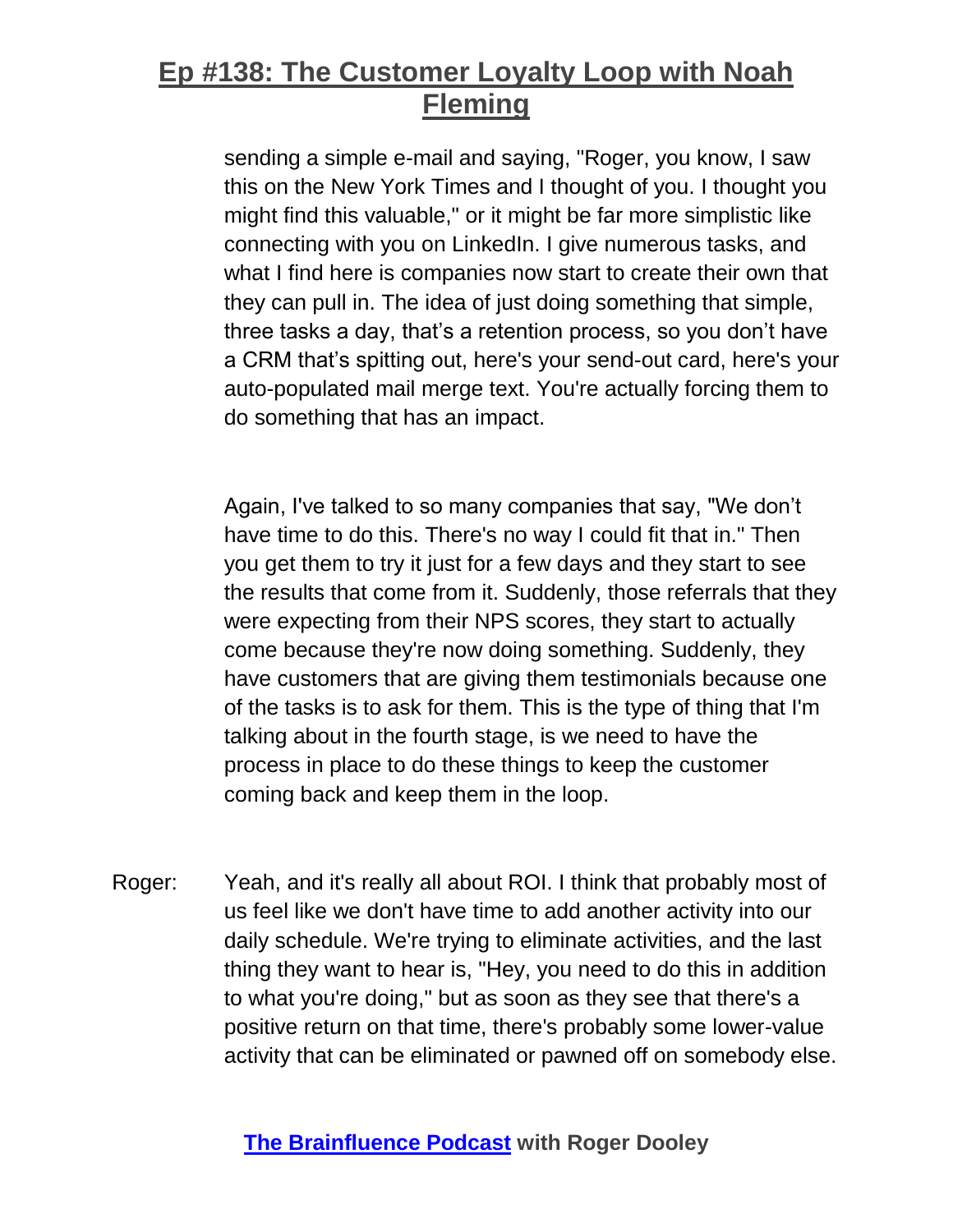Why don't we get to the third phase, experience choreography, since we sort of skipped over that one. What's that about, Noah?

Noah: Sure. The third phase is now quite simply you have a customer, so somebody has decided to engage with you. Now in the book, I talk about how stage one and stage two can happen really quickly. Again, there's not always time to be thinking about the Schlitz beer ads and reducing the friction, reducing resistance. Sometimes you have a customer that's boom, slap, and they're ready to buy and they're there. What can you do in this stage to, again, make that experience meaningful and memorable?

> The classic example of this is the single most important person in the hotel, and that's the doorman. The doorman is the single most important person because he's the first person you see and the last person you see. I'm sure, Roger, you could share with us the science behind why the beginnings and the endings are almost the most important, but then you have the moments that happen in the middle.

> Now, again, we talked about this earlier, this idea of "wow" experiences and things that we can create. What I would say, I call them remarkable moments. Just look for things that you can add to your experience or do once you have the customer that's remarkable, that's something they want to go home and talk about, something that doesn't necessarily have to cost a lot of money, but something that is valuable. This doesn't mean,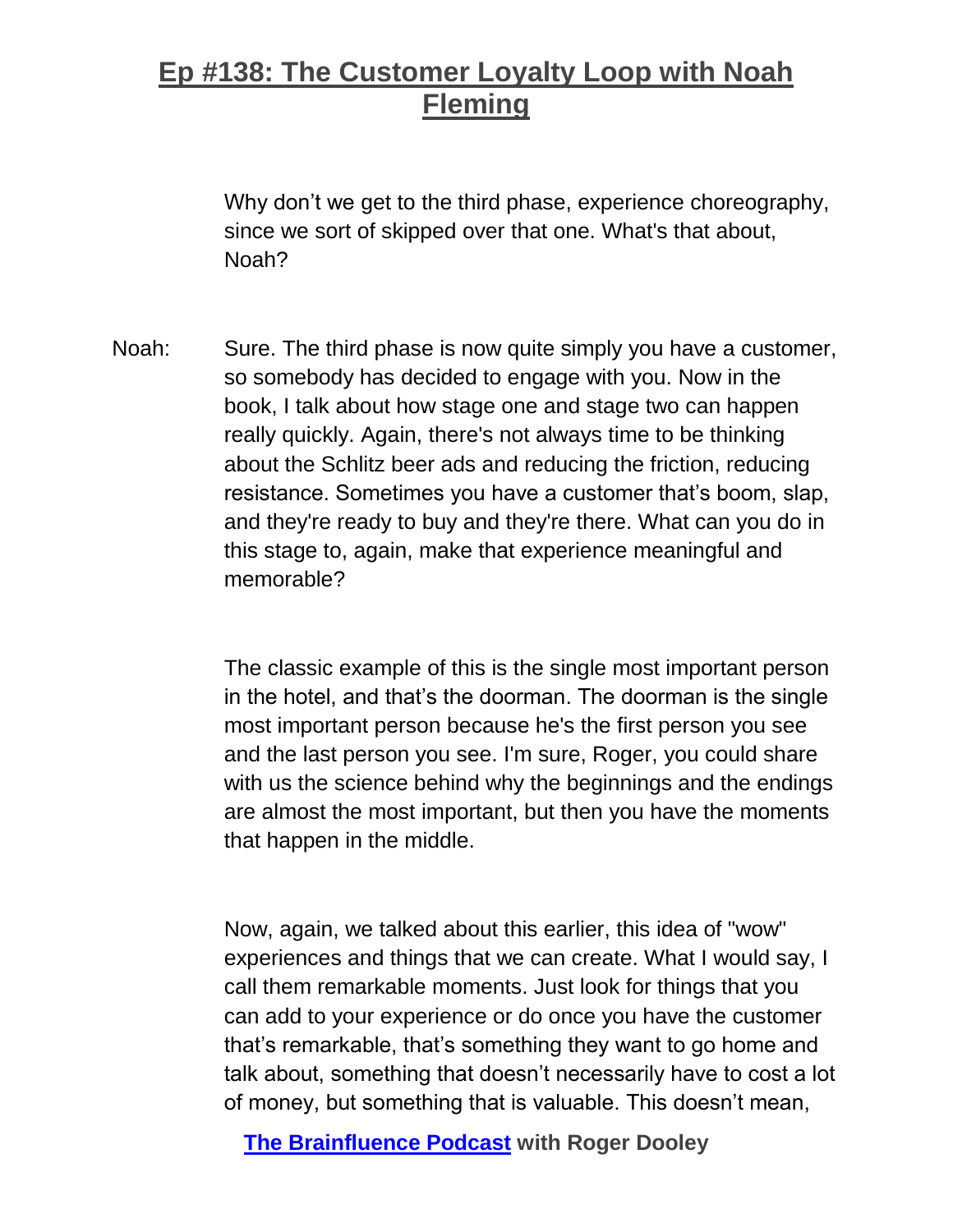again, doing gimmicky things like sending pie on pie day. It means just building things into your actual experience that are different, that are better, that are more valuable than what your competitors are doing.

I give a number of examples, again, from hospitality to service to manufacturing companies, to everybody in between to how you can start to think about what this means in your business. The story I give is called the Bentley and the Butler, and the story is essentially if you go to a five-star, high-class hotel, they often have a house car, and they'll often tell you ... The classy example that I had was the St. Regis Hotel in San Francisco where I checked in and then they said, "There's a Bentley out front you can use." "What do you mean there's a Bentley out front I can use?" They said, "Yeah, sir, just let us know where you want to go and we'll take you in the Bentley." This is a remarkable moment, because I don't want to go home and tell people about the pillows, at least in some cases, but what I want to go home and tell people is that they had a freaking Bentley I could use. To me, that's valuable.

There was another hotel I stayed at where they said before I checked in that, "Just so you know, there's a Lexus SUV here that you're free to use." That wasn't they were going to drive me around. That was actually, "We have a Lexus that you can use and drive around." That's something pretty remarkable. That's something that I want to talk about.

Again, I know I'm giving easy examples like the hospitality industry, but in the book I give you a number of examples, and I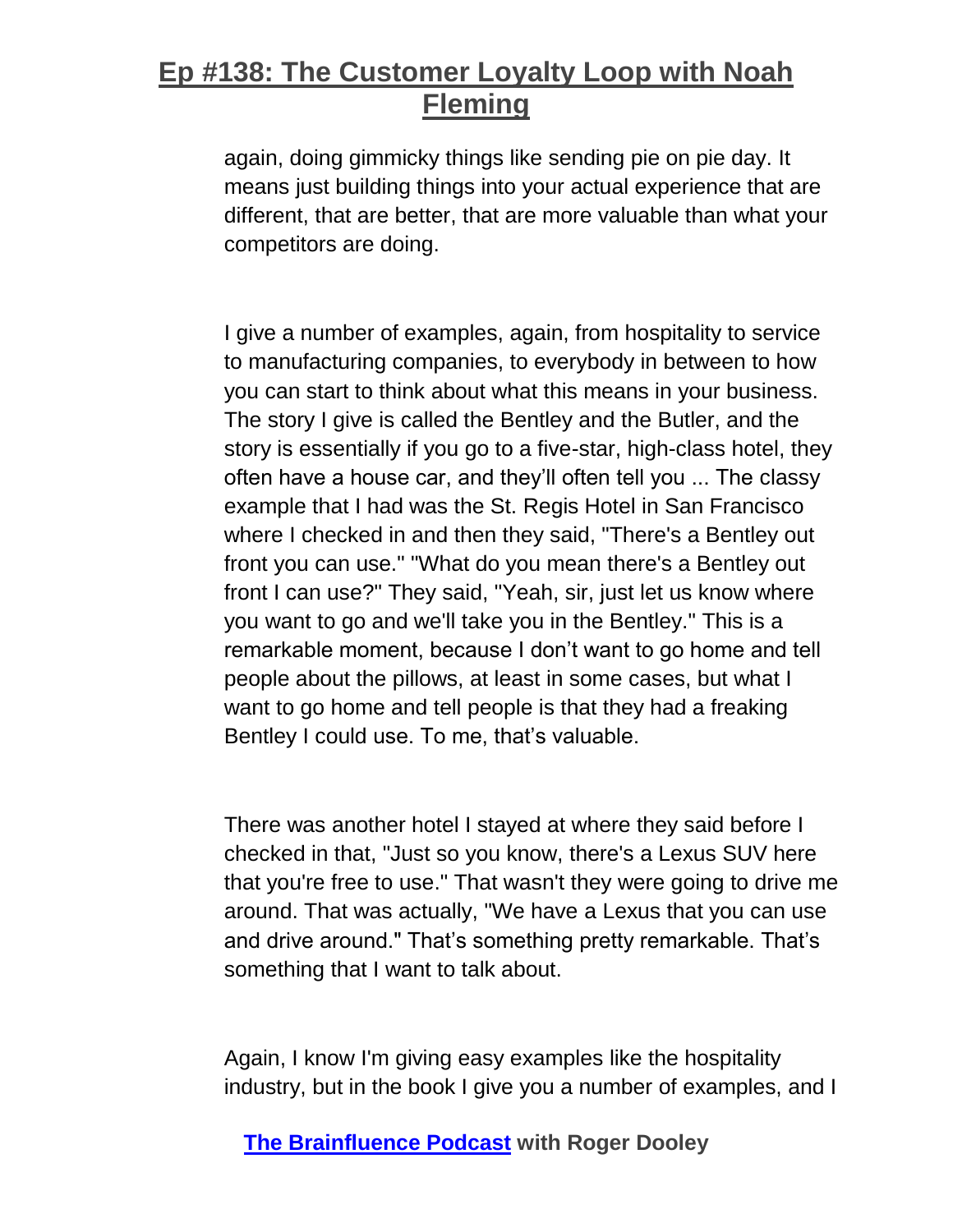start to give you ways to think about how to build these into your experience. You need to think through what's happening in that experience, what's happening at the beginning of the experience, what's happening at the end of the experience, and then what can we do throughout the entire experience to make it sort of flow naturally rather than having a great beginning, a tapered off experience, and then a great ending, which is what the typical customer experience looks like. Again, they'll try and build in these things that sort of have these peaks and valleys, but you want to make it consistent all the way through.

- Roger: Mm-hmm (affirmative). Now I've read a lot of marketing books, particularly doing the podcast, and probably averaging one a week or more, because not everything I read makes it on here. I have to admit, yours is the first book that has mentioned or had a small section on colonoscopies. Explain how that fits into the experience.
- Noah: That's a classic study which was done by ... I want to say Murray Seligman either wrote about it or he actually conducted the survey. I can't remember. What they did was they gave a group of men colonoscopies, which is a very serious and important procedure, but it's something that needs to be done, but it's also very painful, very discomforting. Then they gave another group of men the same colonoscopy. Now there was a difference. In one colonoscopy, the colonoscope ... It was a shorter experience and the colonoscope did not move. I'm sorry, the colonoscope did move. It was done, the normal procedure, and it was five minutes or whatever, very painful. Then they gave another group the same colonoscopy that lasted longer, but it was stationary. It did not move.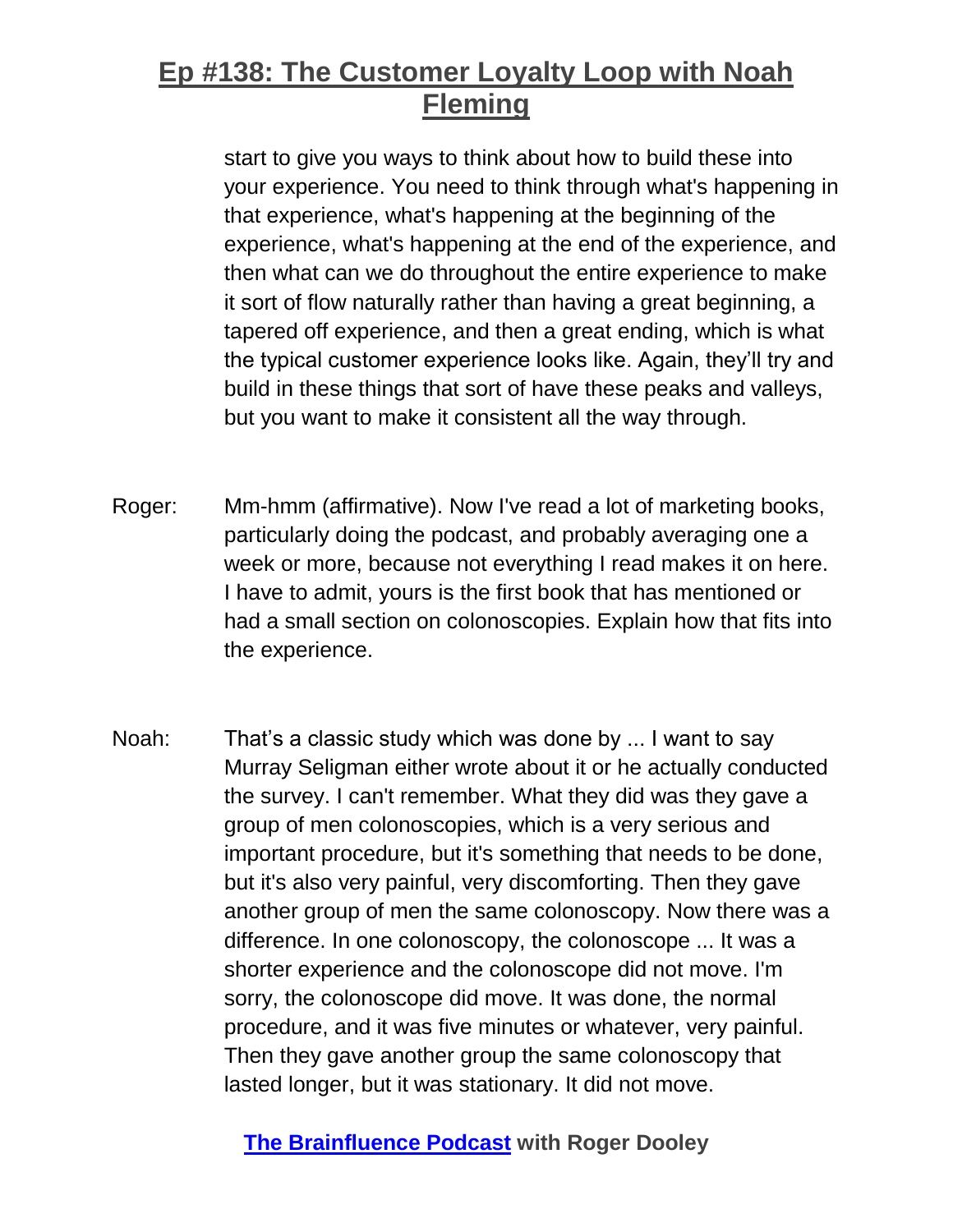What they found was that the second group was more willing to come back and have the colonoscope again. What this tells us is that people are far more willing to endure something that might be a little discomforting. They might be willing to engage in it again, provided it's not as painful. Here you have this experience that was shorter and it was painful, and those people, they don't want to do it again because it was damaging. Then you have these other people where, you know what, it took a little bit longer, it was still discomforting, but it wasn't as painful. These are the people that said, "We're willing to come back and do this again."

You apply this now to your customer experience and think, how does the experience end? How can you make that ending as pleasant as possible so customers are willing to engage in that experience with you again?

- Roger: Yeah. It's also sort of a peak experience, too, because if the peak pain is worse, that's probably more memorable in the same way that your high point, your visit to the St. Regis was having this amazing car at your disposal. That's the peak moment. Probably the bed was fine, the pillows were fine, but that's not the thing you remember. You remember the car.
- Noah: Yeah, it's the peak end rule, which is the classic peak end rule. There's similar stories of that, for example, where somebody sits and listens to these amazing \$12,000 headphones and they listen to a Beethoven symphony and it's the most wonderful experience they've had in their lives. They've never heard the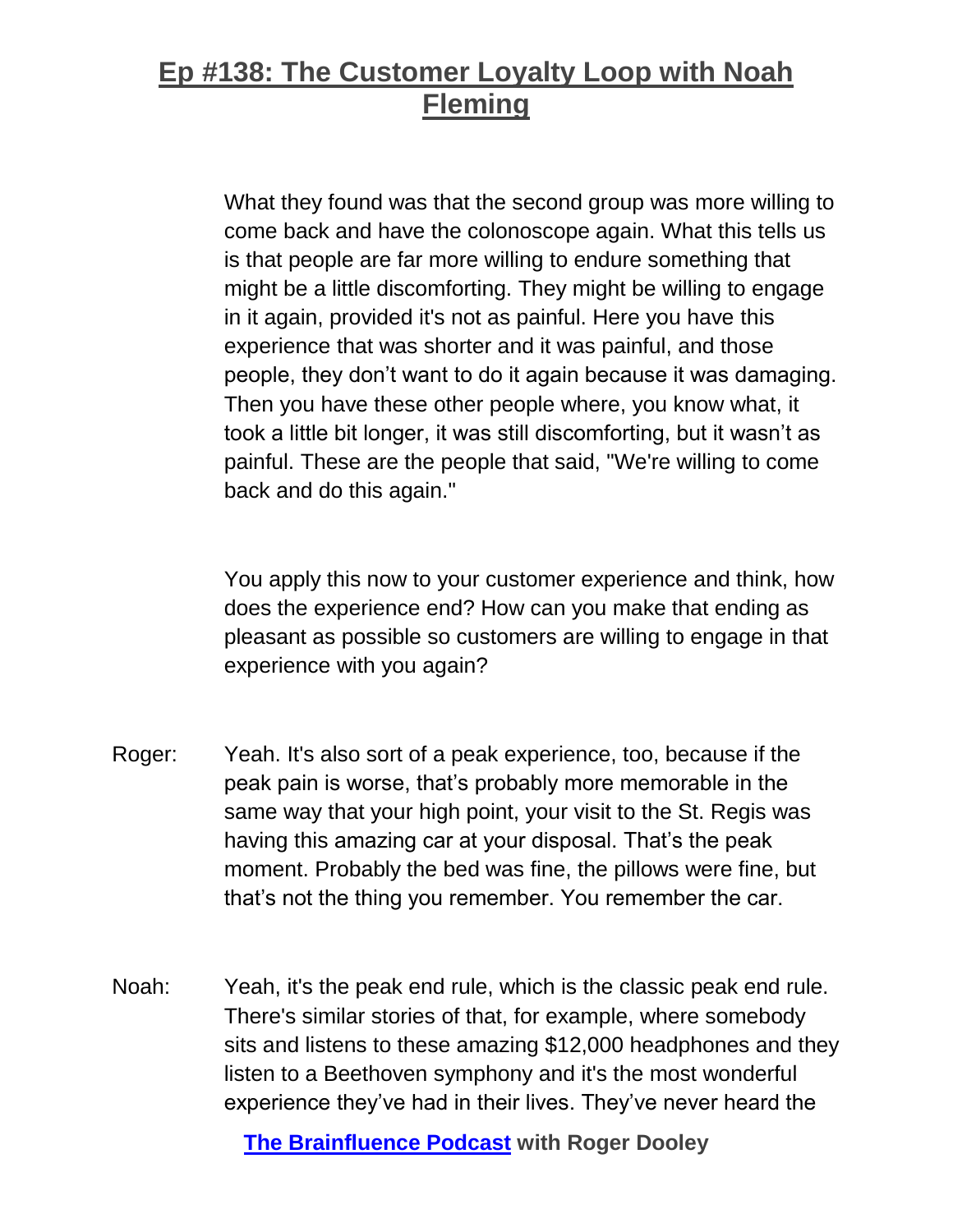music like this. They've never been able to enjoy it in such profound ways. They're hearing instruments and things they've never heard before.

For a whole hour they listen to this, and then what they do in the last 10, 15 seconds or so, there's a big ... I'm going to simulate this here now, but there's a big noise, a big pop, a big sound or a big screeching thing where they've got to rip off the headphones, pull them off. What they found is that that ruins the entire experience. The person forgets the whole great hour he just had. The person forgets the whole great experience he just had because of that single ending.

Now think about this again in an experience. You have a great meal at a restaurant and then you have a problem when you're trying to pay your bill. That can jade the memory of the entire experience. Think about that when you're engaging a service with somebody. Everything is great. The product gets delivered. Everything's fine. Then all of a sudden something happens with your sales rep or your customer success person or whoever you've got. He says something rude. He says something off base. What do you remember? You don't remember everything good. The customer remembers that one single thing. This, again, applies to that peak end rule. Think about, again, how you can avoid that pain and make it a far more flowing and enjoyable experience.

Roger: Right. You know, this has been an enjoyable experience, and I think with that peak finish there, we're just about out of time. Let me remind our listeners, we are speaking with Noah Fleming,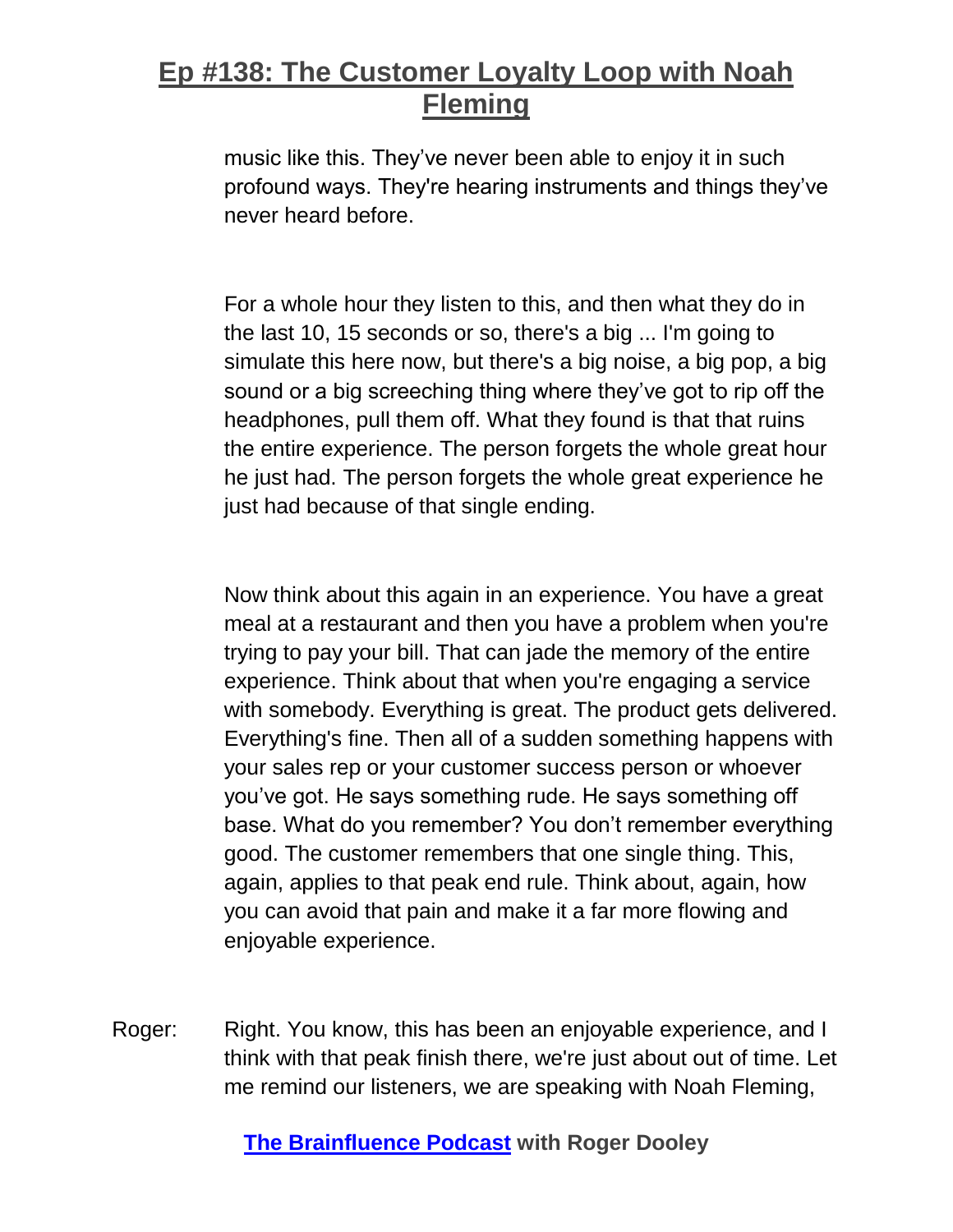customer loyalty expert and author of both Evergreen and the new book, The Customer Loyalty Loop: The Science Behind Creating Great Experiences and Lasting Impressions. If you like Brainfluence, I think you'll find Noah's clear and science-based approach combining some really actionable tactics to be in your sweet spot too.

Noah, how can our listeners find you online?

- Noah: They can find me online most of the normal ways. They can follow me on Twitter. They can check out, find me on Facebook. They can go to my website, which is noahfleming.com. I write a newsletter every week. It goes out once a week. It's on Tuesdays. Again, it's sort of packed full of these insights, but more importantly, with some practical, pragmatic information. Then, of course, they should absolutely check out both of my books, Evergreen or The Customer Loyalty Loop, which has just recently come out.
- Roger: Great. We will link to all of those things and any other resources we mentioned on the show notes page at rogerdooley.com/podcast. Noah, thanks for being on the show, and good luck with the book. I really loved it.

Noah: Thanks for having me back. I appreciate it.